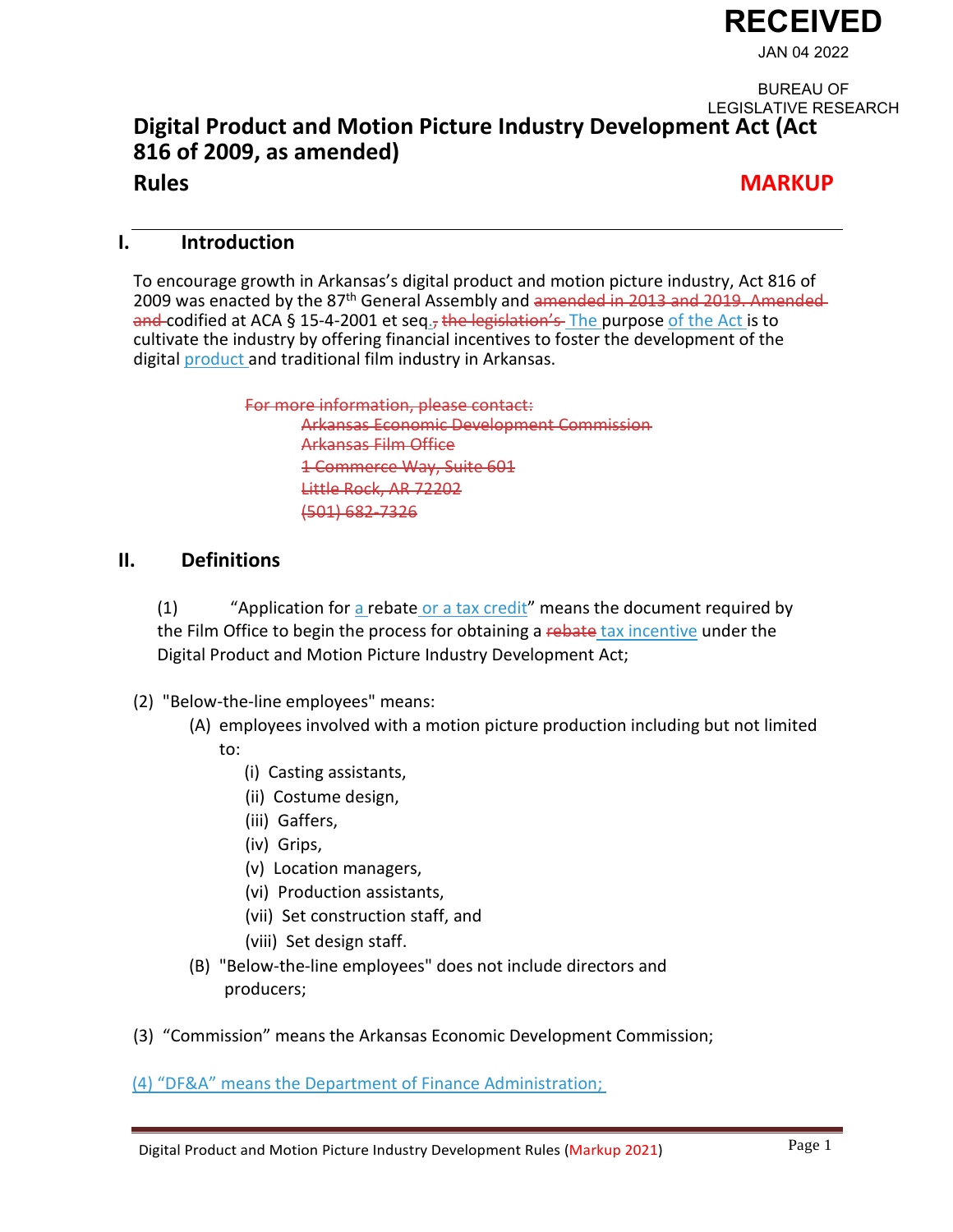$(4)(5)$  "Film" means a single media or multi-media production that is fixed on film, digital medium, videotape, computer disc, laser disc, or similar delivery medium;

 $\left(45\right)(6)$  "Film and digital product" means video images or other visual media entertainment content in digital format, film, or videotape, provided the program meets all the underlying criteria of a qualified production including but not limited to the following:

- (A) Motion pictures,
- (B) Documentaries,
- (C) Long-form programs,
- (D) Specials,
- (E) Mini-series,
- (F) Series,
- (G) Music videos,
- (H) Television programming,
- (I) Interactive television,
- (J) Interactive games,
- (K) Videogames,
- (L) Commercials,
- (M) Digital media for distribution or exhibition to the general public, or
- (N) Trailer, pilot, video teaser, or demo created primarily to stimulate the sale, marketing, promotion, or exploitation of future investment;

 $\left(\frac{1}{2}\right)$  "Film Office" means the division of the Arkansas Economic Development Commission charged with the responsibility of promoting and assisting the digital content industry in Arkansas in order to enhance Arkansas as a land of opportunity for digital and motion picture filmmaking;

 $\frac{7}{28}$  "Film production company" means a corporation, individual, limited liability company or

partnership that produces one (1) or more films or any part of a film;

 $\frac{1}{8}(9)$  "Financial institution" means any bank or savings and loan in the state which carries Federal Deposit Insurance Corporation Insurance;

 $\left(9\right)(10)$  "Highly compensated individual" means:

- (A) An individual who directly or indirectly receives compensation in excess of five hundred thousand dollars (\$500,000) for personal services with respect to a single production.
- (B) An individual receives compensation indirectly when a production company pays a personal service company or an employee-leasing company that pays the individual;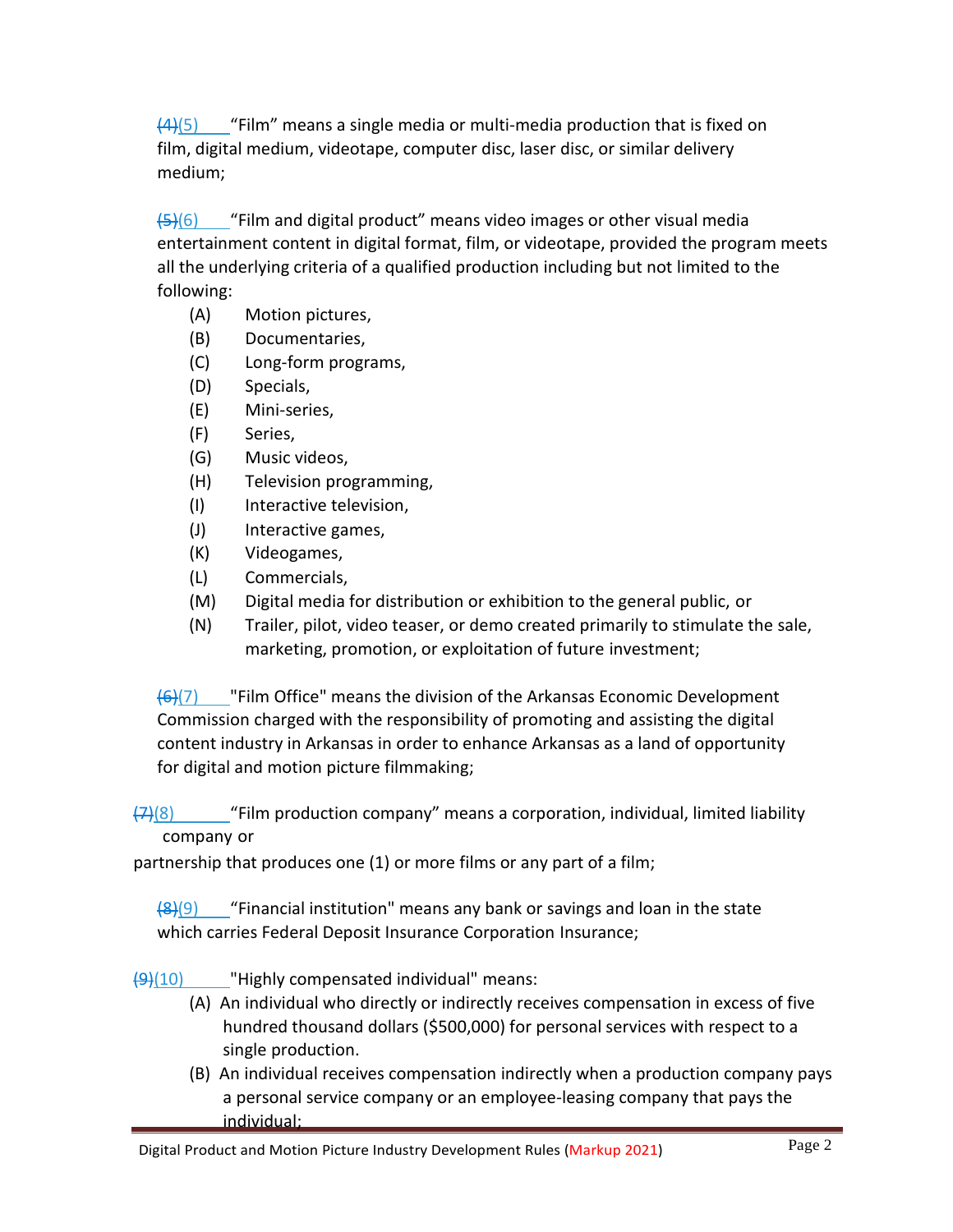$(10)(11)$  "Interactive television" means a television production in which the viewer's action(s) may:

- (A) Affect the program being watched, or
- (B) Affect the outcome of the production;

 $(11)(12)$  "Post-production" means a final stage in the production of film or digital content occurring after the action has been filmed or videotaped, including but not limited to:

- (A) Dialogue replacement,
- (B) Sound editing,
- (C) Addition or deletion of special effects,
- (D) Editing music,
- (E) Beginning and end credits,
- (F) Negative cutting,
- (G) Soundtrack production,
- (H) Dubbing,
- (I) Subtitling,
- (J) Addition or deletion of sound or visual effects,

"Post-production" does not include expenditures for advertising, marketing, or distribution;

 $(12)(13)$  "Post-production costs" means all expenditures incurred in the state associated with the post-production phase of a state-certified production within the state;

(13)(14) "Production" means:

- (A) The process of producing a type of entertainment content and includes film and digital content product.
- (B) "Production" shall not include:
	- (i) News reports;
	- (ii) Weather reports;
	- (iii) Current events;
	- (v) Sporting events;
	- (vi) Fundraising events;
	- (vii) Gala events;
	- (viii) Marketing a product or service;
	- (ix) Corporate training;
	- (x) Corporate advertising;

(xi) Non-scripted reality show;

(xii) A production containing any material or performance that is obscene; or (xiii) Sexually explicit productions as defined in 18 U.S.C. § 2257, as it existed on January 1, 2009;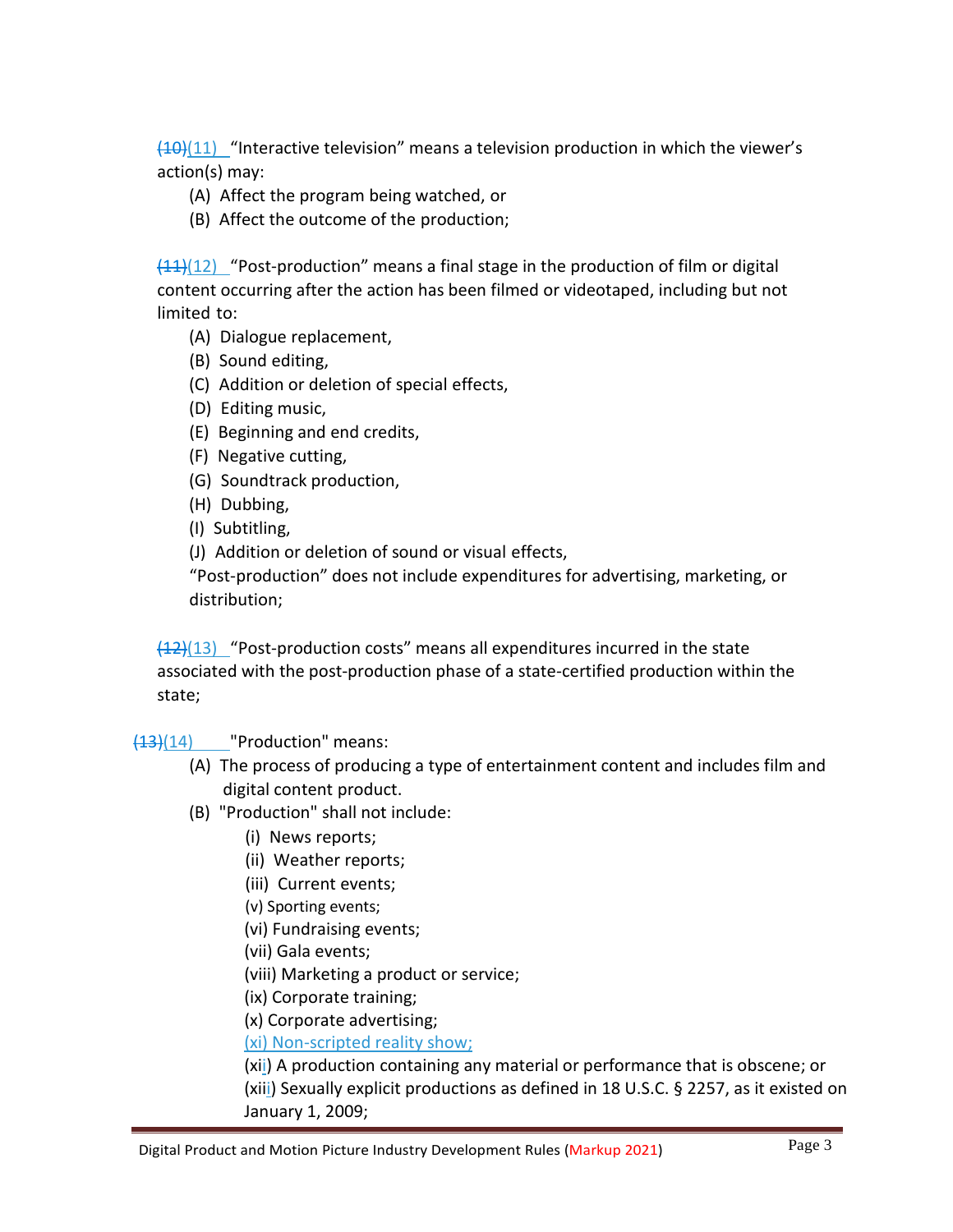$\frac{14}{15}$  "Production company" means a corporation, partnership, limited liability company, or other business entity engaged in the business of producing qualified productions and is registered with the Arkansas Secretary of State to engage in business in Arkansas;

 $(15)(16)$  "Qualified production costs" means costs associated with the development, preproduction, production, or postproduction of a qualified production within the state, including but not limited to:

- (A) Per diem expenditures by the cast or crew for meals and lodging when accompanied by receipts, signed by the production company and the cast or crew member, evidencing payment of the per diem,
- (B) Costs associated with original music compositions produced by an Arkansas resident to be used as incidental music, the score, or the soundtrack in film or video games,
- (C) Arkansas residents for labor, wages, fees, talent or management,
- (D) Arkansas businesses for personal services,
- (E) The story and scenario used in the production,
- (F) Set construction,
- (G) Set operations,
- (H) Wardrobe and accessory services,
- (I) Photography,
- (J) Sound,
- (K) Lighting,
- (L) Editing related services,
- (M) Rentals of equipment and facilities,
- (N) Leasing of motor vehicles,
- (O) Chartering of aircraft through an Arkansas-based businesses for in-state transportation attributed to the production,
- (P) Commercial airfare purchased through Arkansas-based travel agencies for travel to and from Arkansas attributed to the production,
- (Q) Insurance and bonding costs,
- (R) Costs to option or purchase intellectual property, including without limitation books, scripts, music, or trademarks relating to the development or purchase of a script, screenplay, or format if:
	- (i) The intellectual property was produced primarily in Arkansas or the creator of the intellectual property is a resident of Arkansas;
	- (ii)At least seventy-five percent (75%) of the subsequent film or digital content is produced in Arkansas; and
	- (iii) The production expenses or costs for the optioning or purchase are less than twenty-five percent (25%) of the production expenses or costs incurred in Arkansas. The expenses or costs include all expenditures associated with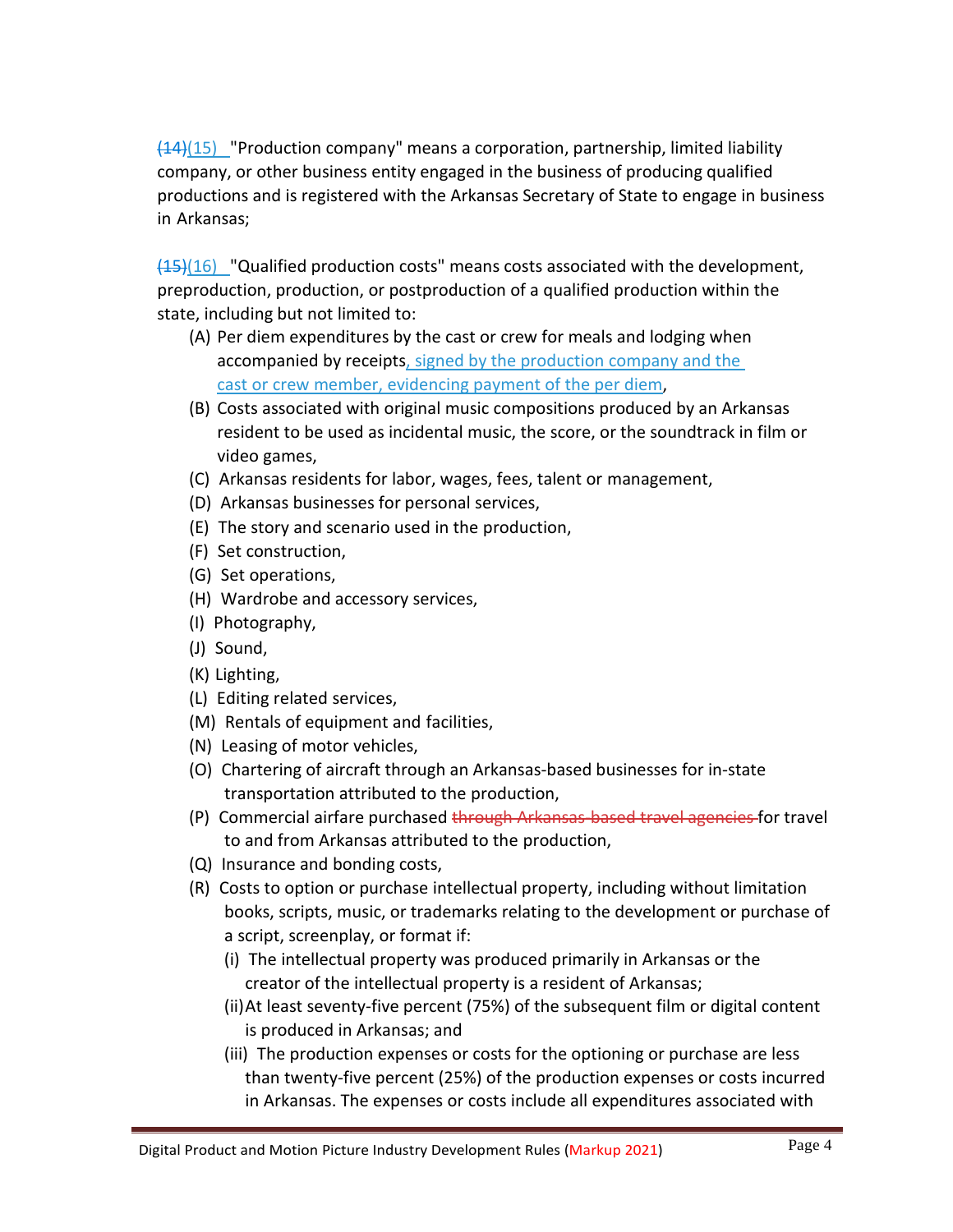the optioning or purchase of intellectual property, including option money, agent fees, and attorney fees relating to the transaction, but do not include deferrals, deferments, royalties, profit participation, or recourse or nonrecourse loans which the eligible production company may negotiate in order to obtain the rights to the intellectual property;

- (S) Other costs of the production in accordance with generally accepted entertainment industry practices,
- (T) Fringe contributions being paid for work performed in Arkansas, including:
	- (i) Health benefits,
	- (ii) Pension contributions,
	- (iii) Welfare contributions,
	- (iv) Stipends, and
	- (v) Living allowances.
- (U) Food catering services. When a production company hires a food catering service company that is located outside the state, payments otherwise allowable that are made by the out-of-state food catering service to food businesses located in Arkansas shall be allowed as eligible expenditures,
- (V) "Qualified production costs" does not include:
	- (i) The optioning or purchase of intellectual property that is not used in the production project;
	- (ii) Media buys, promotional events, or gifts or public relations associated with the promotion or marketing of any qualified production;
	- (iii) Deferred, leveraged, or profit participation costs relating to any and all personnel associated with any and all aspects of the production, including, without limitation, producer fees, director fees, talent fees, and writer fees;
	- (iv) Amounts paid to persons or businesses as a result of their participation in profits from the exploitation of the qualified production; and
	- (v) Payments for penalties or fines, payments to nonprofit organizations, and payments to federal and state entities that do not pay state taxes;

 $\frac{(16)(17)}{2}$  "Resident" means natural persons and includes; for the purpose of determining eligibility for the rebate incentive provided by this program-subchapter, a person domiciled in Arkansas and who maintains a permanent residence within the state and spends at least six (6) months of the taxable year within the state;

 $(17)$   $(18)$  "Season" means production of at least six (6) episodes of a television series;

(18) (19) "State-certified production" means a qualified production produced by an eligible production company that is:

- (A) In compliance with the established rules of the Digital Content and Motion Picture Industry Development Act;
- (B) Authorized by the Film Office to conduct business in this state; and
- (C) Approved by the Eexecutive dDirector of the Arkansas Econom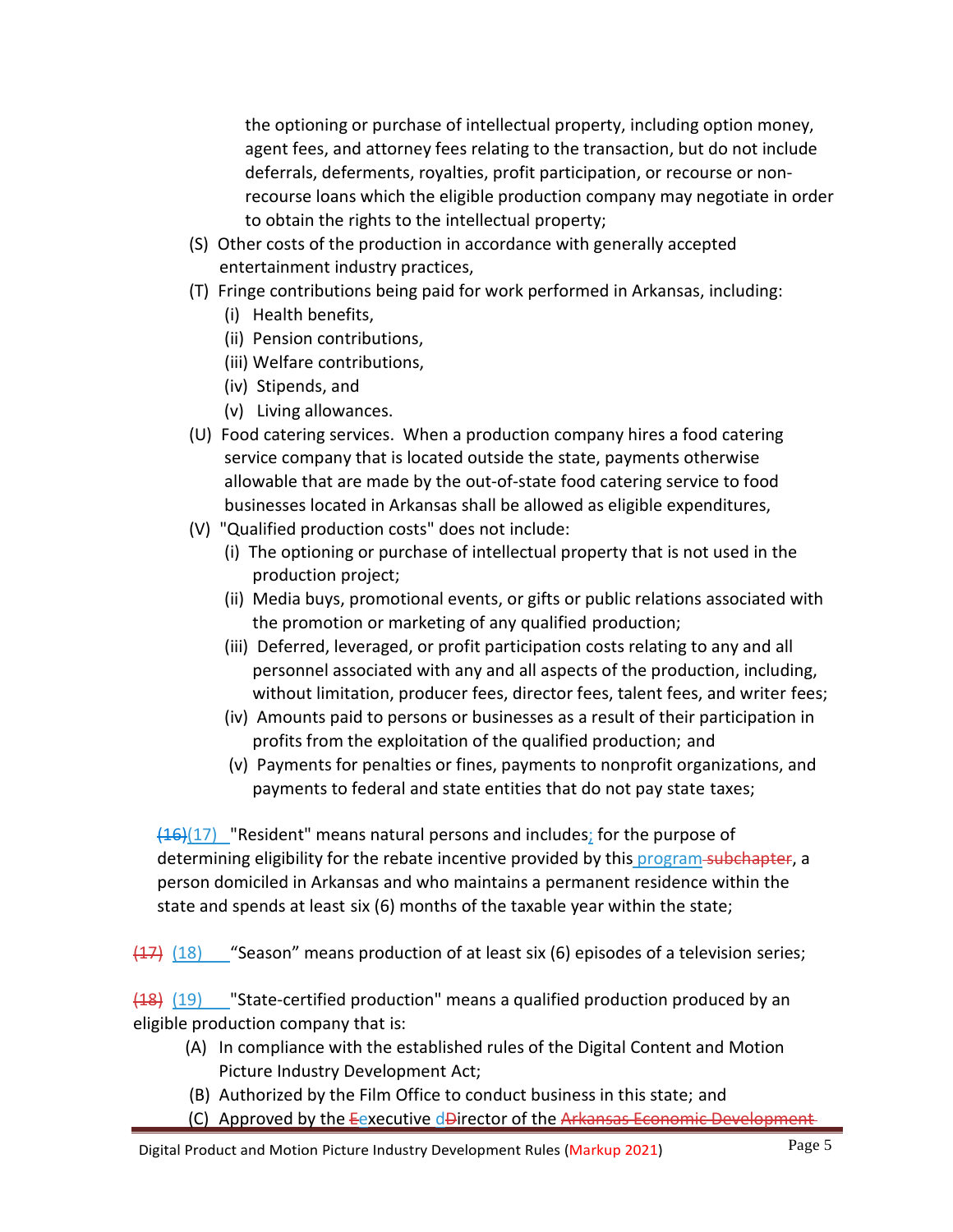Commission as qualifying for a discretionary production rebate tax incentive under this section;

(20)"Tax Incentive" means a rebate under A.C.A. §15-4-2008 or a tax credit under §15-4-2012;

 $(19)(21)$  "Television mini-series" means a limited run program of more than three (3) hours of programming or half-season block associated with serial or series programming;

(22) "Television programming" means a long- or short-form narrative production of a television series, television mini-series or television special that is intended for commercial broadcast;

 $\frac{120}{20}$ (23) "Television series" means at least six (6) hours of television programming exhibited by a television station or network;

 $\frac{21}{24}$ (24) "Television specials" means major dramatized presentations broadcast during times normally occupied by episodes of one or more weekly television series.

#### (25)"Veteran" means an individual who:

- (A) Was honorably discharged from a tour of active duty, other than active duty for training only, with the United States Armed Forces; or
- (B) Has served honorably in the National Guard or reserve forces of the United States Armed Forces for at least (6) years, regardless of whether the individual has been discharged;

(26)"Veteran-owned small business" means a business:

- (A) With profits of less than one million dollars (\$1,000,000);
- (B) In which at least one (1) veteran owns more than fifty percent (50%) of the business; and
- (C) That has its principal place of business or its headquarters in Arkansas.

## **III. Registration Requirements**

A production company, which plans to operate within Arkansas shall register with the Film Office of the Arkansas Economic Development Commission on the prescribed forms before beginning operations in Arkansas. The production company shall designate a representative of the production company to work with the Commission on the reporting of expenditures and other information necessary to qualify for the tax incentive.

A production company must also complete all steps required by DF&A to register for a Sales & Use tax number.

Upon registration and signing a financial incentive agreement, the production company shall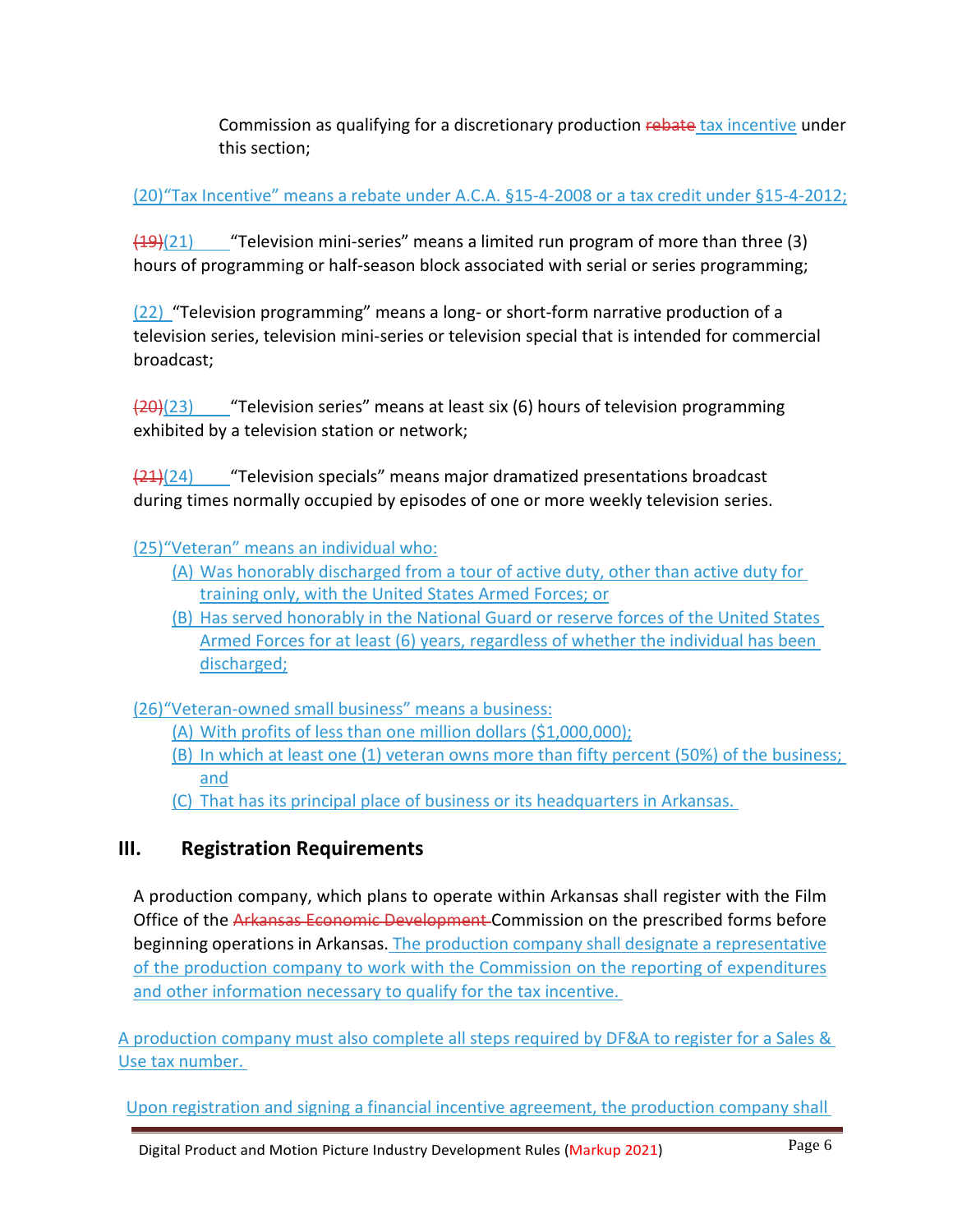include the Arkansas Film Office logo, or an alternative approved by the Film Office, in the credits.

## **IV. Application for Project Approval Requirements**

- $(A)$  A production company seeking a tax incentive benefits of under this program shall submit an application to receive the benefit as a rebate or an application to receive the benefit as a tax credit to the Commission. The application mustinclude an estimate of the production expenditures and shall be filed with the Commission and approved by the Executive Director prior to incurring any production costs or post-production costs in Arkansas. A production company that is seeking the tax credit incentive benefit must include an income tax account number on the application provided to the Commission.
- (B) The application must include an estimate of the production expenditures and shall be filed with the Commission and approved by the executive director prior to incurring any production costs or post-production costs in Arkansas.
- $(A)(C)$  The application shall also-include the name, phone number and address of a representative to work with the Commission and the Film Office on the reporting of expenditures and other information necessary to qualify for the rebatetax incentive.
- $\overline{B(D)}$  Upon approval of the application by the Eexecutive Dedirector, the production company and the **E**executive d**D**irector shall sign a financial incentive agreement.
- $(E)(E)$  The financial incentive agreement shall define the provisions of the program, which shall include the:
	- (i) Effective date of the agreement;
	- (ii) Terms of the agreement;
	- (iii) Incentive for which the production company may qualify;
	- (iv) Investment threshold requirements necessary to qualify for eligibility;
	- (v) Production company's responsibilities for certifying eligibility requirements; and
	- (vi) Production company's responsibilities for failure to meet or maintain eligibility requirements; and-

(vii) Whether the tax incentive in the agreement will be issued as a rebate or a tax credit.

## **V. Production Rebate Tax Incentive**

To qualify for this rebated tax incentive under this program, a production company shall spend at least two hundred thousand dollars (\$200,000) within a six-month period in connection with the production of one (1) project.

Upon approval of the application by the **E**executive **Dedirector**, the production company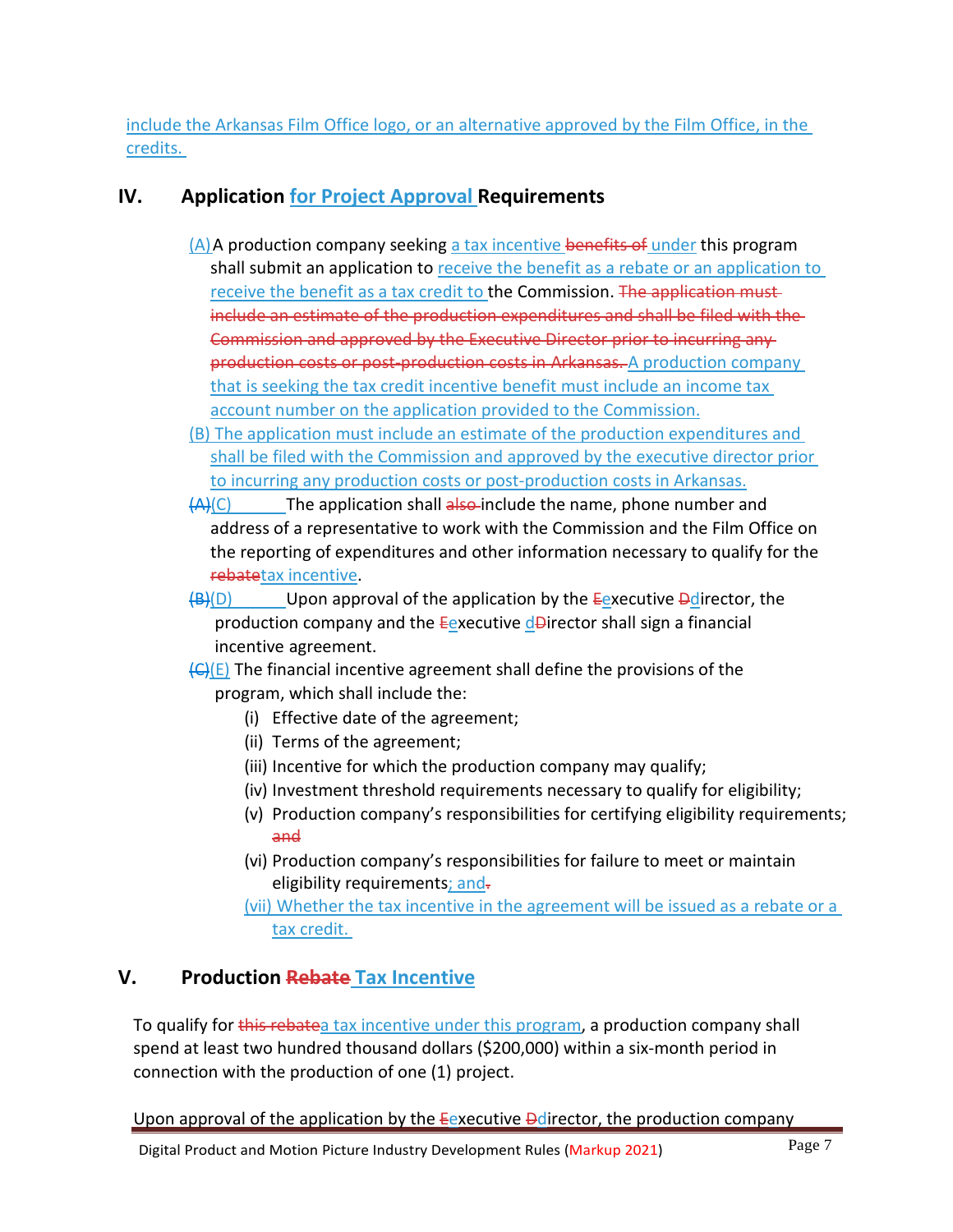may receive a discretionary rebate tax incentive on all qualified production costs in connection with the production of a state-certified film project.

The amount of the rebate-tax incentive shall be up to twenty percent (20%) of all qualified production costs associated with the production of a state-certified production.

If the Eexecutive Dedirector approves a project for a rebate or tax credit of qualified production costs, the production company shall also receive an additional rebate or tax credit of ten percent (10%) for: the payroll of below the line employees involved in theproduction who are full-time residents of Arkansas.

(A) The payroll of below-the-line employees involved in the production who are:

(i) Full-time residents of Arkansas; or

(ii) Veterans;

- (iii) If a production company hires a payroll service company to handle the payroll of a production company, the payroll payments and otherwise allowable shall be allowed an eligible expenditure if all eligible income payments to employees and independent contractors done through the payroll service are subject to Arkansas state income taxes.
- (iv) If approved by the executive director, the employment incentive shall include the first five hundred thousand dollars (\$500,000) of a highly compensated individual's salary.
- (B) Expenditures paid to a veteran-owned small business for qualified productions costs.

To receive the enhanced ten percent (10%) incentive, a production company must provide to the Film Office the following completed forms for each individual or business that qualify:

- Declaration of Arkansas Residency form provided by the Commission;
- Declaration of Veteran Status or Veteran-Owned Business Status form provided by the Commission.

A production rebate tax incentive shall not be processed until the production company has met in full all obligations to each Arkansas institution and vendor owed for products and services in the state.

## **VI. Post-production RebateTax Incentive**

To qualify for this rebate a tax incentive for post-production expenditures, a production company shall spend at least fifty thousand dollars (\$50,000) within a six-month period in connection with the production of one (1) project.

Upon approval of the application by the  $E$ executive  $\frac{1}{2}$  director, the a production company

may shall receive a discretionary rebate tax incentive of twenty percent (20%) on all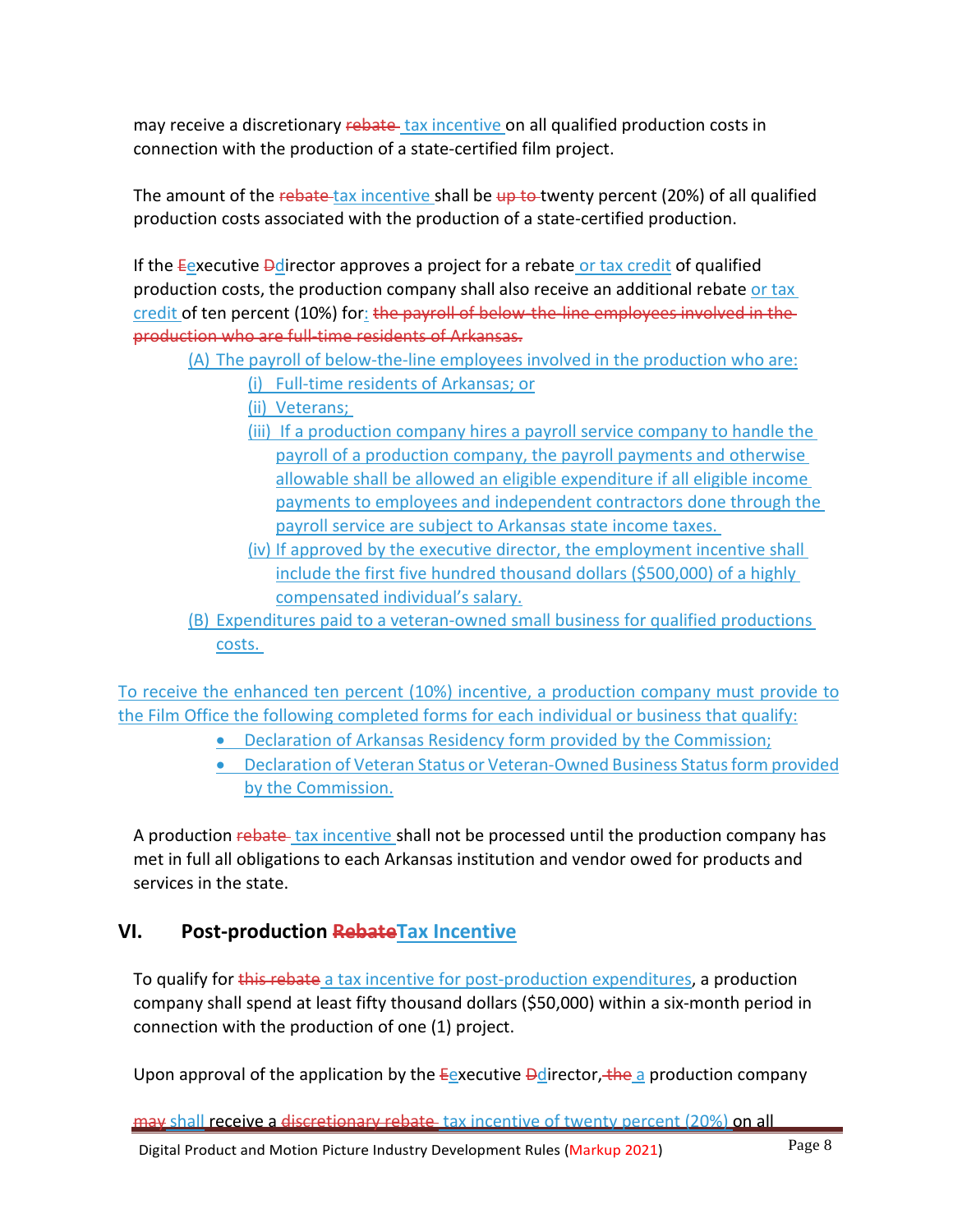qualified production costs in connection associated with the post-production of a statecertified film project.

The amount of the rebate shall be up to twenty percent (20%) of all qualified production costs associated with the post-production of a state-certified production.

An additional rebate incentive of ten percent (10%) shall be granted for: the payroll of belowthe-line employees who are full-time residents of Arkansas.

> (A) The aggregate payroll of salaries and wages of below the line employees who are:

(i) Full-time residents of Arkansas; or

(ii) Veterans;

- (iii) If a production company hires a payroll service company to handle the payroll of a production company, the payroll payments and otherwise allowable shall be allowed an eligible expenditure if all eligible income payment to employees and independent contractors done through the payroll service are subject to Arkansas state income taxes.
- (iv) If approved by the executive director, the employment incentive shall include the first five hundred thousand dollars (\$500,000) of a highly compensated individual's salary.
- (B) Expenditures paid to a veteran-owned business for qualified production costs associated with the state-certified post-production.

To receive the enhanced ten percent (10%) incentive, a production company must provide to the Film Office the following completed forms for each individual or business that qualify:

- Declaration of Arkansas Residency form provided by the Commission;
- Declaration of Veteran Status or Veteran-Owned Business Status form provided by the Commission.

A post-production rebate incentive shall not be processed until the production company has met in full all obligations to each Arkansas institution and vendor owed for products and services in the state.

## **VII. Employment Rebate**

In addition to the production and post-production rebates, the Executive Director may approve an employment rebate that entitles a state-certified production company to benefits for employing full-time residents of Arkansas for which the company has submitted a Certified Declaration of Arkansas Residency form with the Film Office.

A. The employment rebate authorizes a rebate of ten percent (10%) for the aggregate payroll of salaries and wages to Arkansas residents who are below-theline employees of the state-certified production.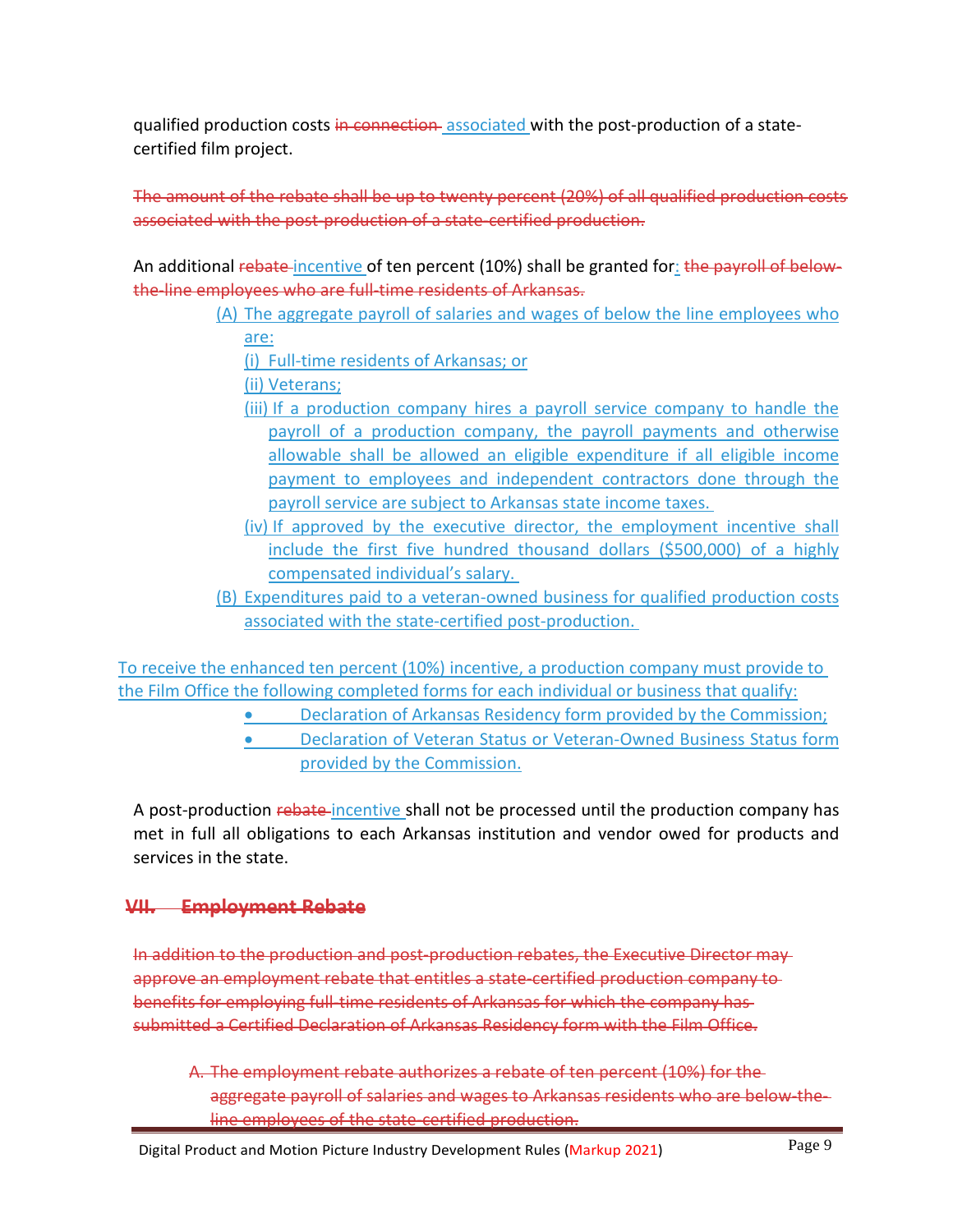- If a production company hires a payroll service company production, the payroll payments otherwise expenditures if all eligible income payments to employees and independent contractors done through the payroll service are subject to Arkansas taxes.
- C. If approved by the Executive Director, the employment the first five hundred thousand dollars (\$500,000) of a highly individual's salary.

## **VIII.VII. Weekly Expenditure Reports**

(A) (i) Within two (2) weeks after principal photography begins, the production company shall begin filing weekly expenditure reports. (ii) Failure to file weekly expenditure reports may result in a delay in the

disbursement of the rebate tax incentive provided in §§ 15-4-2005 and 15-4-2006.

- (B) The weekly expenditure report shall be filed in accordance with but shall not be limited to the following:
	- (i) Direct cash payments by the production company to Arkansas vendors, businesses, or citizens hired as cast or crew that are accompanied by receipts shall be allowed if the sum of that cash payments does not exceed forty percent (40%) of the total verifiable expenditures;
	- (ii) Per diem expenditures by cast or crew, or both, for lodging, when accompanied by receipts, signed by the production company and cast or crew member, evidencing payment of the per diem, shall be allowed as eligible expenditures; and
	- (iii) Expenditure reports shall include without limitation:
		- (a) Check identification number;
		- (b) Date of payment
		- (c) Name of payee;
		- (d) Address of payee;
		- (e) Amount paid; and
		- (f) Other information the division deems necessary to ensure compliance with this subsection.

## **IX.VIII. Production Costs Certification**

Within one hundred eighty (180) days after the last production costs are incurred, the production company shall apply to the Commission for a production rebate certificate or a tax credit certificate and provide a final expenditure report that includes the amount of the company's production expenses or costs. Expenditure reports also shall include information as required by the Revenue Division of the Department of Finance and Administration DF&A to ensure compliance with §15-4-2001 et seq.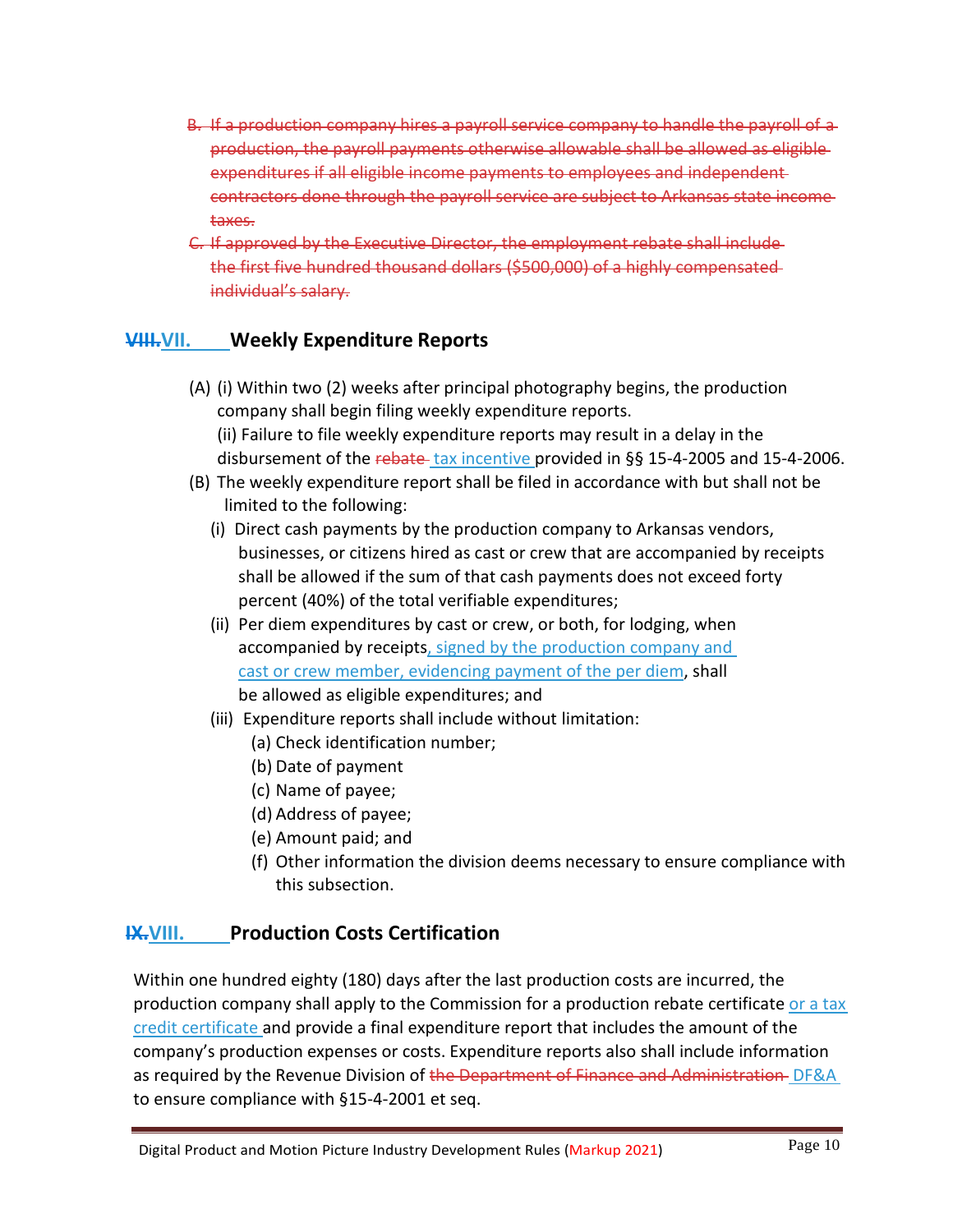The Commission will forward the Final Expenditure Report with supporting documents with its recommendation for rebate-a tax incentive to the Revenue Division of DF&A the-Department of Finance and Administration (DF&A).

Upon receipt of the Final Expenditure report and supporting documents from the Commission, the Revenue Division of DF&A will review the Commission's recommendation and verify the amount of rebate the tax incentive recommended.

## **X.IX. Application for Rebateto Receive Program Incentive**

Upon completion of filming or production, or both, in Arkansas, the production company shall file an application for the rebate tax incentive allowed under  $A.C.A.\S15-4-2001$  et seq. The application for rebate-shall include a proof of performance expenditure list that provides the total amount of expenditures that were made in the state in connection with the filming or production, or both, of a film and digital product that complies with this partsubchapter. The production company shall provide documentation for expenditures in accordance with these rules promulgated by the Commission.

- (A) The Revenue Division of DF&A shall upon receipt of an application for rebatea tax incentive, including a proof of performance expenditure report from the Commission:
	- (i) Calculate the total expenditures of the relevant production company for which there are documented receipts for funds expended in the state;
	- (ii) Calculate the incentive benefit to which the applicant is entitled subject to any conditions of the approved financial incentive agreement; and
	- (iii) Within one hundred twenty (120) days of the date the Final Expenditure Report was submitted to the Commission, the Revenue Division of DF&A will certify to the *Director-Secretary* of DF&A the amount of rebate-tax incentive due to the production company.

(B) Within ten (10) working days after the receipt of the certification from the Revenue Division, the Director of DF&A shall issue the rebate to:

- (i) The production company, or
- (ii) At the option of the production company the full amount or a specified amount noted by the production company to the:
	- a. National Film Preservation Foundation;
	- b. Motion Picture Retirement Fund; or
	- c. Digital Product and Motion Picture Office Fund.
- (C) (i) The amount of the rebate is limited to the amount specified in the approval financial incentive agreement.
	- (ii) Rebates to be awarded from the Digital Product and Motion Picture Office Fund may be payable from any source of funds allocated for their rebates.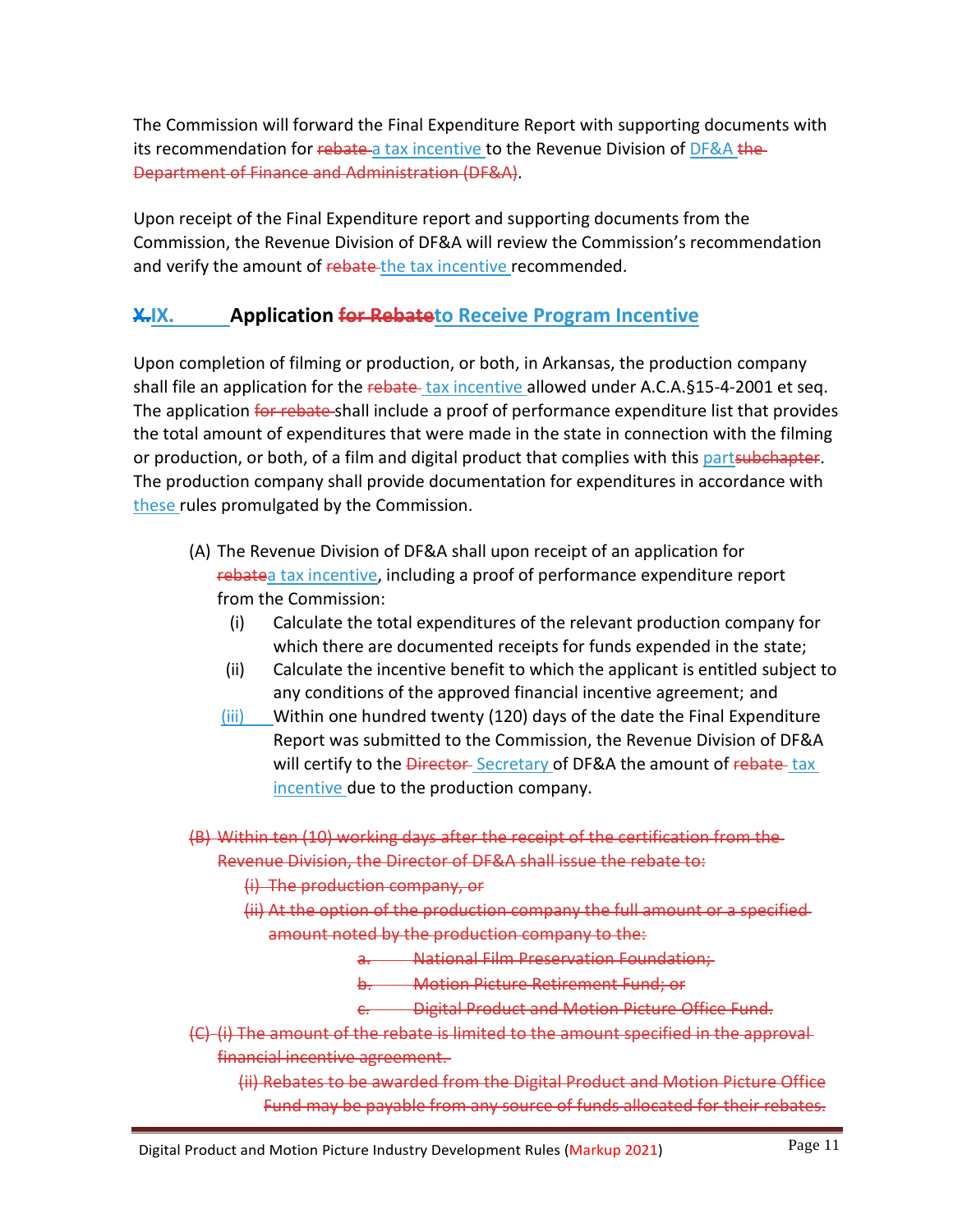# **X. Issuance of Tax Incentive**

(A) If the production company has opted to receive the incentive as a rebate:

(i) Within ten (10) working days after the receipt of the certification from the Revenue Division, the Secretary of DF&A shall issue the rebate to: (a) The production company;

(b) At the option of the production company, the full amount or a specified amount noted by the production company to:

1. The National Film Preservation Foundation;

2. Motion Picture Retirement Fund; or

- 3. Digital Product and Motion Picture Office Fund.
- (ii) The amount of the rebate is limited to the amount specified in the approved financial incentive agreement;

(iii) Rebates to be awarded from the Digital Product and Motion Picture Office Fund may be payable from any source of funds allocated for their rebates.

(B) If the production company has opted to receive the incentive as a tax credit:

(i) Within ten (10) business days after the receipt of the certification from the Revenue Division, the Secretary of DF&A shall instruct the division to issue a tax credit certificate to the production company in the amount certified. (a) Tax credits issued:

- 1. Shall be issued promptly after the division completes its review of documents provided as listed in Section IX of this rule;
- 2. Are allowed as a credit against the income tax imposed by the Income Tax Act of 1929, §26-51-101 et seq;
- 3. Are not refundable; and
- 4. May be carried forward in part or in whole for five (5) consecutive taxable years to apply against the taxpayer's income taxes due.
- 5. May be transferred, sold, or assigned by the owner in whole or in part under A.C.A. §15-4-2012.
- (ii) The amount of the tax credits issued shall not exceed the amount approved by the Commission in the financial incentive agreement.
- (iii) The Commission shall not approve applications for tax credits under this program for more than four million dollars (\$4,000,000) in any (1) fiscal year.

(iv) A taxpayer must attach the tax credit certificate to their income tax return in order to claim the credit.

# **XI. Transfer of Tax Credit Earned**

(A) (i) An owner of a tax credit earned under the Digital Products and Motion Picture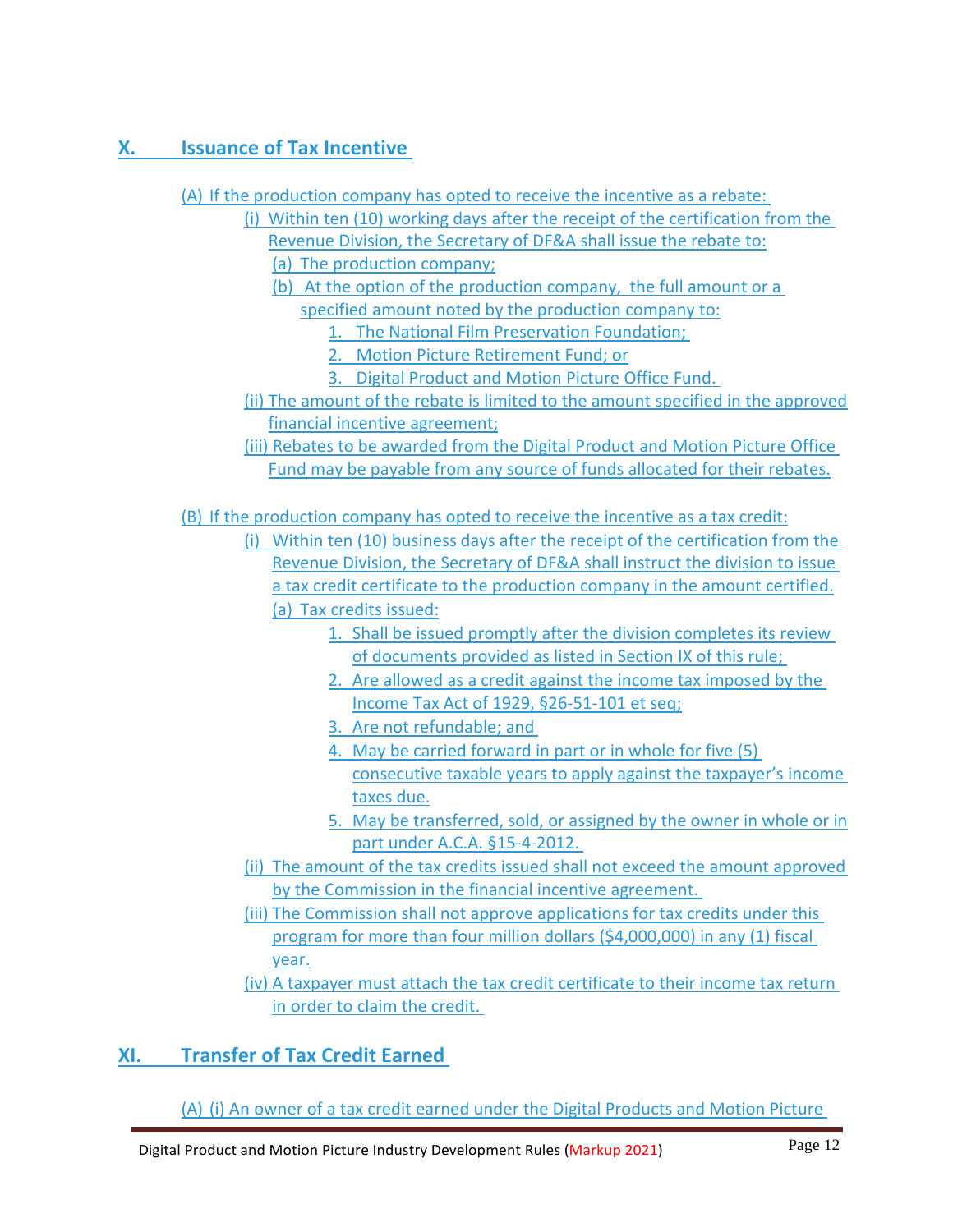Industry Development Act may transfer, sell, or assign some or all of the amount of the tax credit certified as outlined at A.C.A. §15-4-2013.

- (ii) A subsequent holder of some or all the amount of the tax credit may transfer, sell, or assign some or all of the remaining tax credit.
- (B) A transferee from an original, approved applicant may use the tax credit earned under this program only to the extent the tax credit is available to and has not been previously used by the transferor.
- (C) If a transferee of a tax credit earned under this program seeks to use the tax credit, they shall obtain and attach to their income tax return for the years the tax credit is claimed a certified statement from the transferor stating the:
	- (i) Name and address of the original purchaser and all transferees;
	- (ii) Tax identification number of all persons entitled to any portion of the original tax credit;
	- (iii)Original date the tax credit was approved;
	- (iv)Amount of the tax credit that was transferred; and
	- (v) Remaining amount of the tax credit that is available for use by the transferee.
- (D) The amount of the tax credit received by the transferee may be carried forward in whole or in part for five (5) consecutive taxable years, beginning from the taxable year in which the tax credit originated, to apply against the taxpayer's income taxes due.
- (E) If any subsequent audits or adjustments are made to a tax credit issued under this program that reduce the amount of the tax credit, the transferor that originally received the tax credit shall refund the difference between the original amount and the reduced amount to DF&A.
- (F) If an owner or holder assigns some or all of a tax credit earned under this program, the owner shall:
	- (i) Notify DF&A in writing within thirty (30) calendar days following the effective date of the transfer; and
	- (ii) Provide any information DF&A requires to administer and carry out the transfer and ensure proper tracking of the ownership of the unused tax credit.

## **XII. Supplemental Tax Credits**

- (A) If the executive director of the Commission receives an application for tax credits under this program that would exceed the amount of tax credits remaining to be issued in a fiscal year, the executive director of the Commission may request that the Secretary of the Department of Commerce and the Secretary of DF&A approve supplemental credits to be issued in excess of the \$4,000,000 annual cap as stated at A.C.A. §15- 4-2014.
- (B) The supplemental credits shall not exceed the amount in the Arkansas Supplemental Digital Product and Motion Picture Industry Development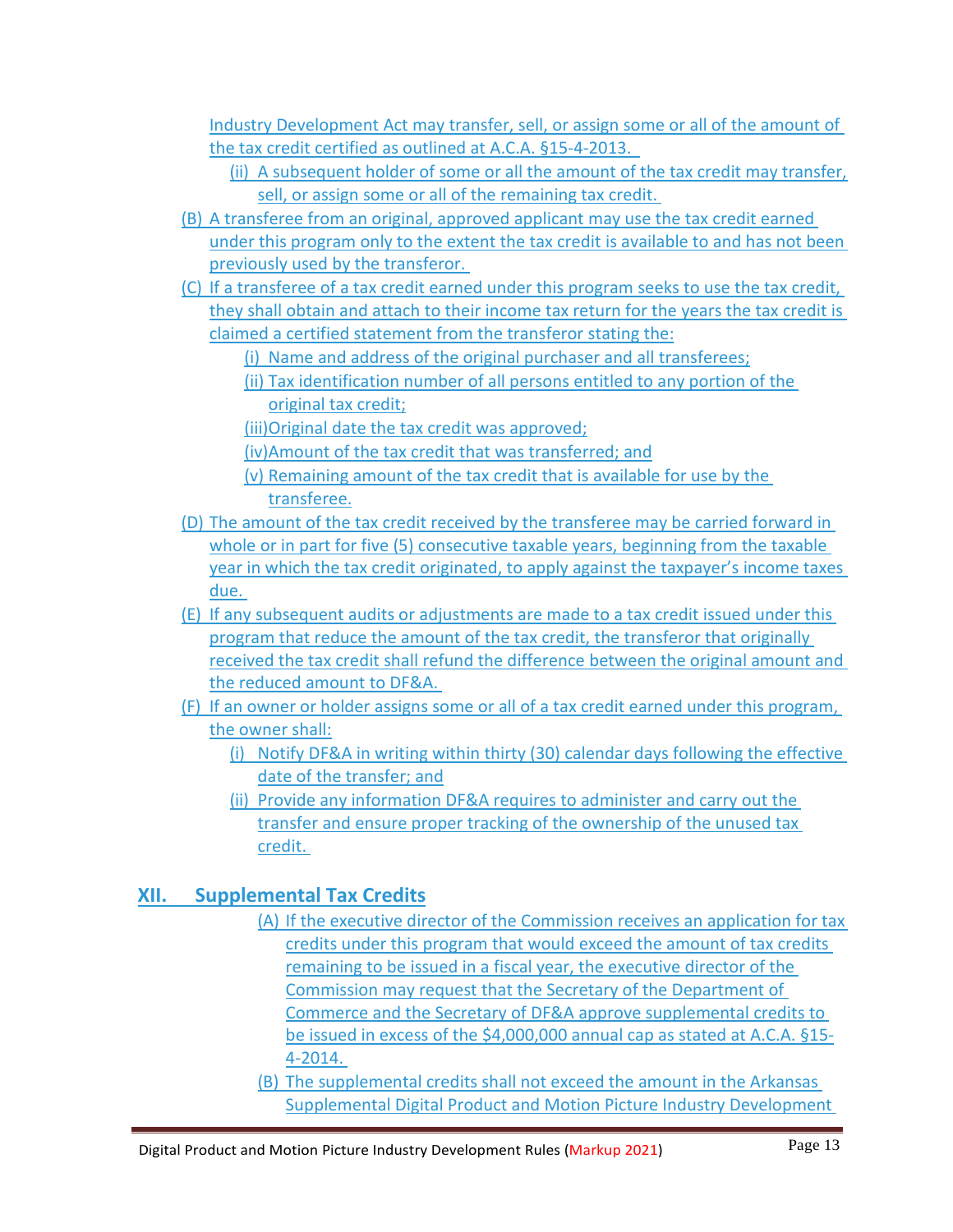Trust Fund, created at A.C.A. §19-5-1157, as certified by the Secretary of the Department of Commerce and the Secretary of DF&A.

- (C) The Secretary of the Department of Commerce and the Secretary of DF&A may jointly approve supplemental credits to be issued if a costbenefit analysis demonstrates the issuance of the credits benefits the State in an amount greater than its cost to the State.
- (D) The cost-benefit analysis conducted shall be:
	- (i) Performed by the executive director of AEDC or his or her designee; and
	- (ii) Confirmed by the Secretary of DF&A or his or her designee.
- (E) Supplemental credits issued under this section shall be considered tax credits for the purposes of A.C.A. §§15-4-1212 and 15-4-1213.

## **XI. XII. Production Costs Limitations**

Production companies are encouraged to make payments for production and postproduction expenses from a checking account from an Arkansas financial institution.

Direct cash payments by a production company to Arkansas vendors, businesses, or citizens hired as cast or crew, which are accompanied by receipts, shall not exceed forty percent (40%) of the total verifiable expenditures.

## **XII. XIII. Penalties**

A production company that intends to apply for the rebate tax incentive and does not register as required by § 15-4-2004 may be enjoined from engaging in production activities in the state by any court of competent jurisdiction until the production company has registered.

A production company that intends to apply for the rebate tax incentives and fails to comply with any provisions of the Digital Product and Motion Picture Industry Development Act may be denied future participation in this incentive program and shall be subject to penalty in accordance with applicable state or federal law.

## **XIII. XIV Rulemaking Authority**

The Arkansas Economic Development Commission has authority, at A.C.A. §15-4-2010, to promulgate rules necessary to implement Act 816 of 2009, as amended and to prevent abuse.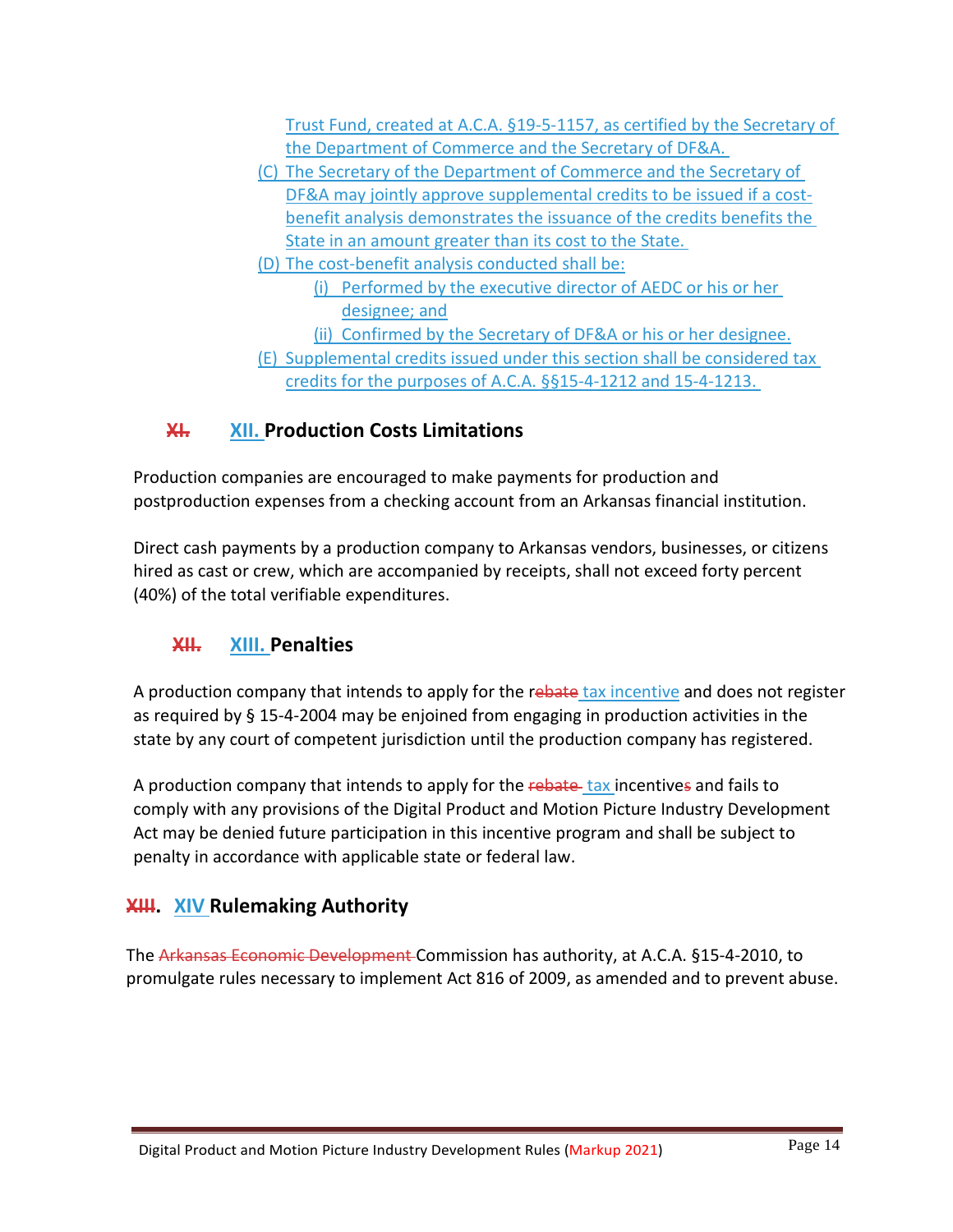**Stricken language would be deleted from and underlined language would be added to present law. Act 797 of the Regular Session**

| 1        | State of Arkansas<br>As Engrossed: H3/30/21 H4/1/21                          |
|----------|------------------------------------------------------------------------------|
| 2        | 93rd General Assembly                                                        |
| 3        | <b>HOUSE BILL 1743</b><br>Regular Session, 2021                              |
| 4        |                                                                              |
| 5        | By: Representative C. Fite                                                   |
| 6<br>7   | By: Senator J. Dismang                                                       |
| 8        | For An Act To Be Entitled                                                    |
| 9        | AN ACT TO AMEND THE DIGITAL PRODUCT AND MOTION                               |
| 10       | PICTURE INDUSTRY DEVELOPMENT ACT OF 2009; TO                                 |
| 11       | AUTHORIZE TAX CREDITS OR REBATES TO BE ISSUED UNDER                          |
| 12       | THE DIGITAL PRODUCT AND MOTION PICTURE INDUSTRY                              |
| 13       | DEVELOPMENT ACT OF 2009; TO EXTEND THE SUNSET DATE                           |
| 14       | FOR THE DIGITAL PRODUCT AND MOTION PICTURE INDUSTRY                          |
| 15       | DEVELOPMENT ACT OF 2009; AND FOR OTHER PURPOSES.                             |
| 16       |                                                                              |
| 17       |                                                                              |
| 18       | <b>Subtitle</b>                                                              |
| 19       | TO AMEND THE DIGITAL PRODUCT AND MOTION                                      |
| 20       | PICTURE INDUSTRY DEVELOPMENT ACT OF 2009.                                    |
| 21       |                                                                              |
| 22       |                                                                              |
| 23       | BE IT ENACTED BY THE GENERAL ASSEMBLY OF THE STATE OF ARKANSAS:              |
| 24       |                                                                              |
| 25       | SECTION 1. Arkansas Code § 15-4-2003 is amended to read as follows:          |
| 26       | 15-4-2003. Definitions.                                                      |
| 27       | As used in this subchapter:                                                  |
| 28       | (1) "Application for a rebate $or$ a tax credit" means the document          |
| 29       | required by the Film Office to begin the process for obtaining a-rebate tax  |
| 30       | incentive under this subchapter;                                             |
| 31       | (2)(A) "Below-the-line employees" means employees involved with              |
|          |                                                                              |
| 32       | the production of a motion picture production, including without limitation: |
| 33       | Casting assistants;<br>(i)                                                   |
| 34<br>35 | Costume design;<br>(ii)<br>Gaffers;<br>(iii)                                 |

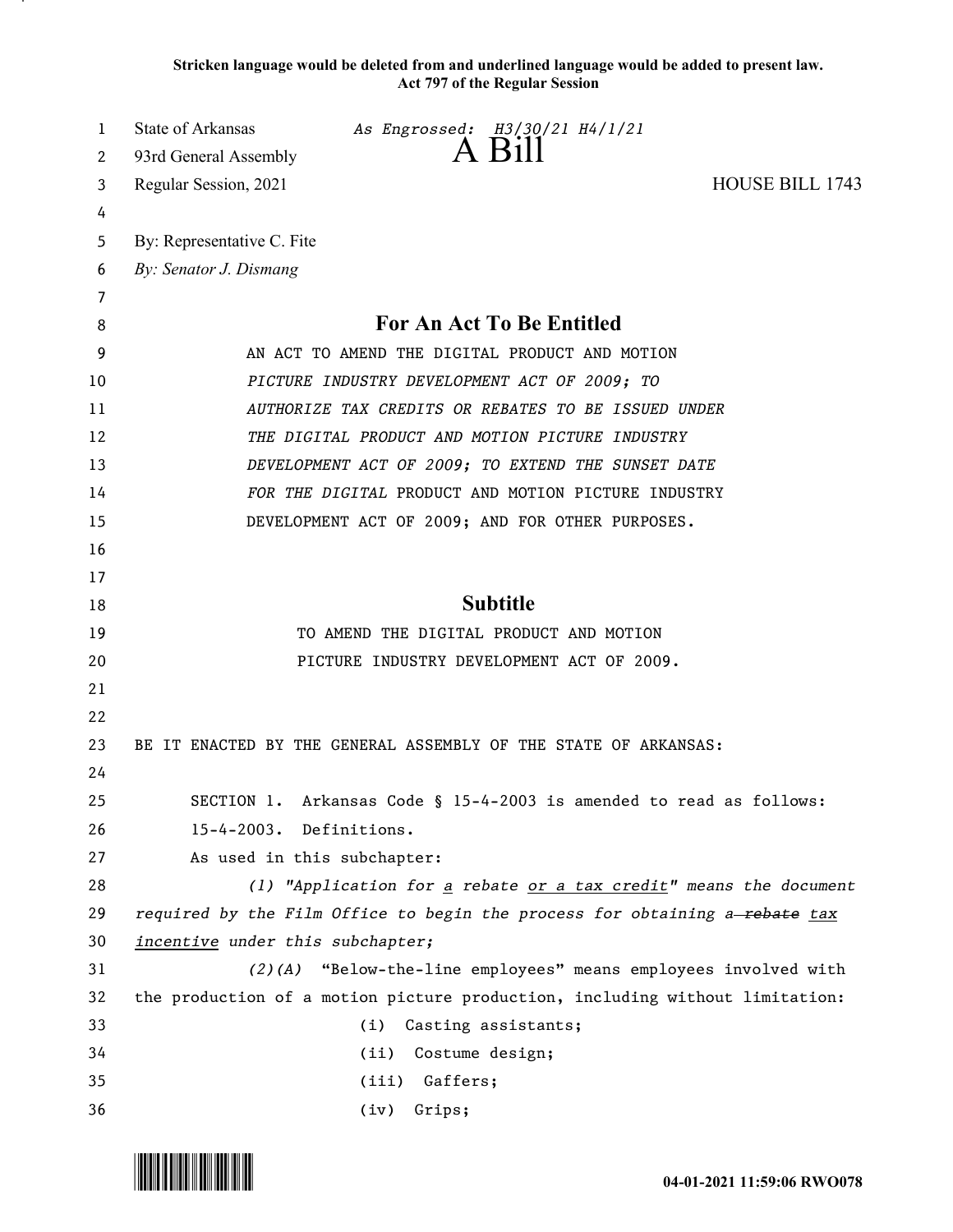(v) Location managers; (vi) Production assistants; (vii) Set construction staff; and (viii) Set design staff. (B) "Below-the-line employees" does not include directors and producers; *(3)(A)* "Film and digital product" means video images or other visual media entertainment content. (B) "Film and digital product" includes without limitation: 11 (i) Motion pictures; 12 (ii) Documentaries; (iii) Long-form programs, specials, miniseries, series, music videos, and television programming; (iv) Interactive television; 16 (v) Interactive games; 17 (vi) Video games; 18 (vii) Commercials; (viii) Digital media created primarily for distribution or exhibition to the general public; and (ix) A trailer, pilot, video teaser, or demo created primarily to stimulate the sale, marketing, promotion, or exploitation of future investment in either a product or a qualified production through any means and media in a digital media format, film, or videotape if the program meets all the underlying criteria of a qualified production; *(4)* "Film Office" means the division of the Arkansas Economic Development Commission charged with the responsibility of promoting and assisting the digital content industry in Arkansas in order to enhance Arkansas as a land of opportunity for digital and motion picture filmmaking; *(5)* "Financial institution" means any bank or savings and loan association in the state that carries Federal Deposit Insurance Corporation insurance; *(6)(A)* "Highly compensated individual" means an individual who directly or indirectly receives compensation in excess of five hundred thousand dollars (\$500,000) for personal services with respect to a single production.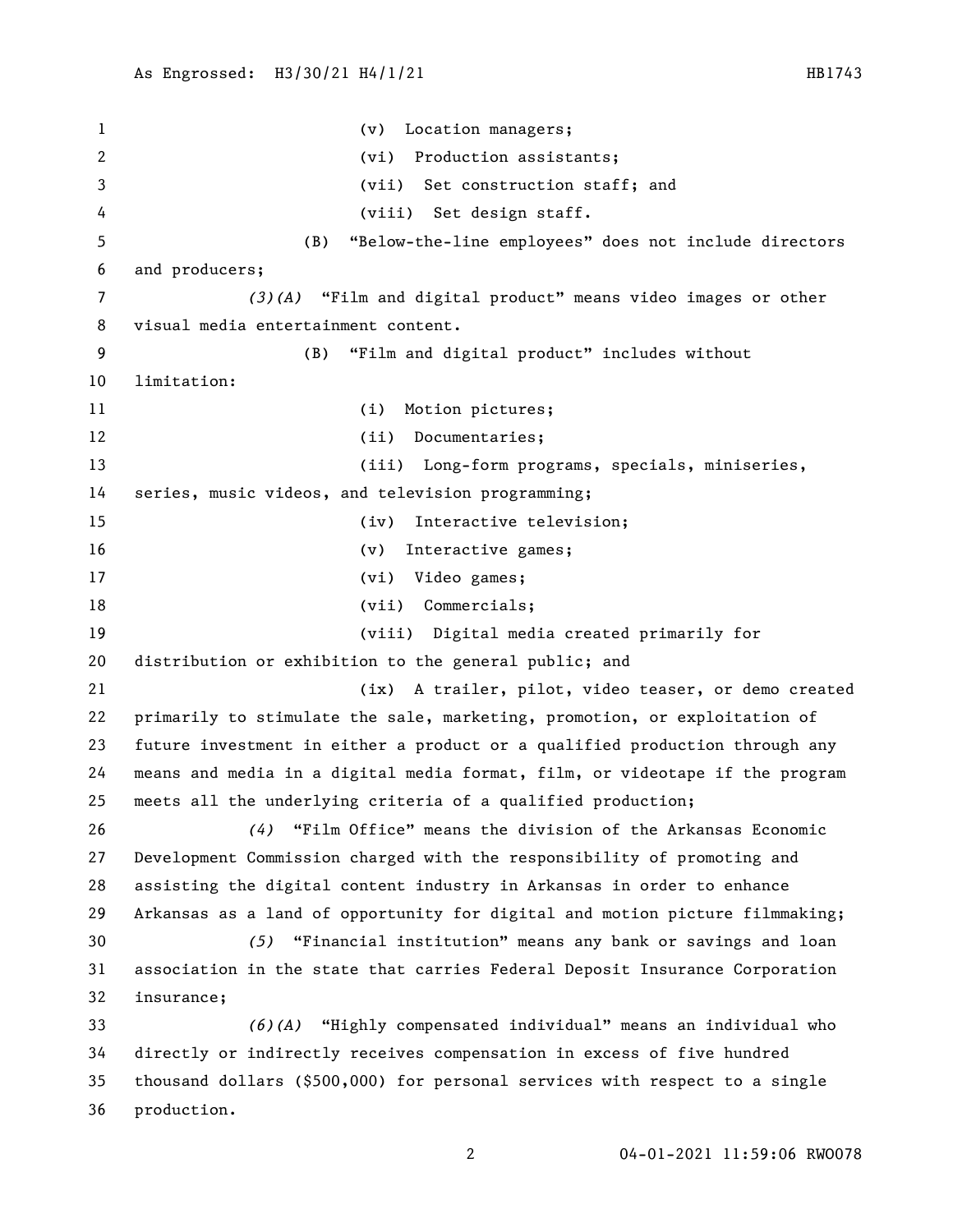(B) An individual receives compensation indirectly when a production company pays a personal service company or an employee-leasing company that pays the individual; *(7)(A)* "Postproduction" means a final stage in the production of digital content occurring after the action has been filmed or videotaped and involves editing and the addition of soundtracks. (B) "Postproduction" includes without limitation editing, music, soundtracks, special effects, and credits; *(8)* "Postproduction costs" means all expenditures associated with the postproduction phase of a state-certified production within the state; *(9)(A)* "Production" means the process of producing a type of entertainment content and includes film and digital product. (B) "Production" shall not include: (i) An ongoing program created primarily as news, weather, or financial market reports; (ii) A production containing any material or performance that is obscene; (iii) A production deemed an infomercial; or (iv) Sexually explicit productions as defined in 18 U.S.C. § 2257, as it existed on January 1, 2009; *(10)* "Production company" means a corporation, partnership, limited liability company, or other business entity engaged in the business of producing qualified productions and qualified by the Secretary of State to engage in business in the state; *(11)(A)* "Qualified production costs" means costs associated with the development, preproduction, production, or postproduction of a qualified production within the state. (B) "Qualified production costs" includes costs associated with original music compositions produced by an Arkansas resident to be used as incidental music, the score, or the soundtrack in film or video games. (C) "Qualified production costs" includes the cost to option or purchase intellectual property, including without limitation books, scripts, music, or trademarks relating to the development or purchase of a script, screenplay, or format if: (i) The intellectual property was produced primarily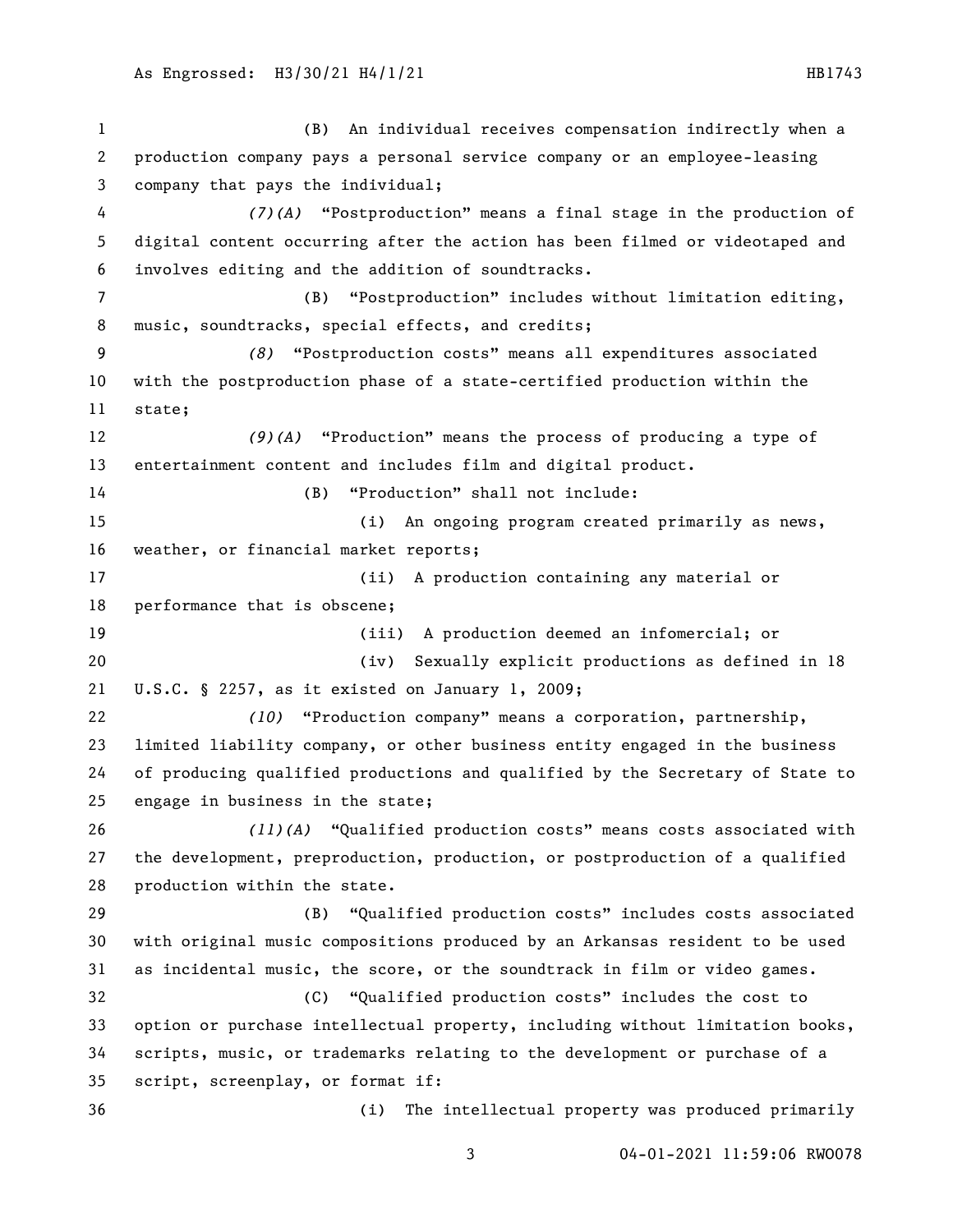in Arkansas or the creator of the intellectual property is a resident of Arkansas; (ii) At least seventy-five percent (75%) of the subsequent film or digital content is produced in Arkansas; and (iii) The production expenses or costs for the optioning or purchase are less than twenty-five percent (25%) of the production expenses or costs incurred in Arkansas. The expenses or costs include all expenditures associated with the optioning or purchase of intellectual property, including option money, agent fees, and attorney's fees relating to the transaction but do not include deferrals, deferments, royalties, profit participation, or recourse or nonrecourse loans that the eligible production company may negotiate in order to obtain the rights to the intellectual property. (D) "Qualified production costs" does not include: (i) The optioning or purchase of intellectual property that does not comply with the provisions of subdivision *(9)(A) of* this section; (ii) Media buys, promotional events, or gifts or public relations associated with the promotion or marketing of any qualified production; (iii) Deferred, leveraged, or profit participation costs relating to any and all personnel associated with any and all aspects of the production, including without limitation producer fees, director fees, talent fees, and writer fees; and (iv) Amounts paid to persons or businesses as a result of their participation in profits from the exploitation of the qualified production; *(12)* "Resident" means natural persons and includes, for the 29 purpose of determining eligibility for the rebate incentive tax credits provided by this subchapter, a person domiciled in Arkansas and any other person who maintains a permanent residence within the state and spends in the 32 aggregate at least six  $(6)$  months of the taxable year within the state; and *(13)* "State-certified production" means a qualified production produced by an eligible production company that is: (A) In compliance with established rules to this subchapter;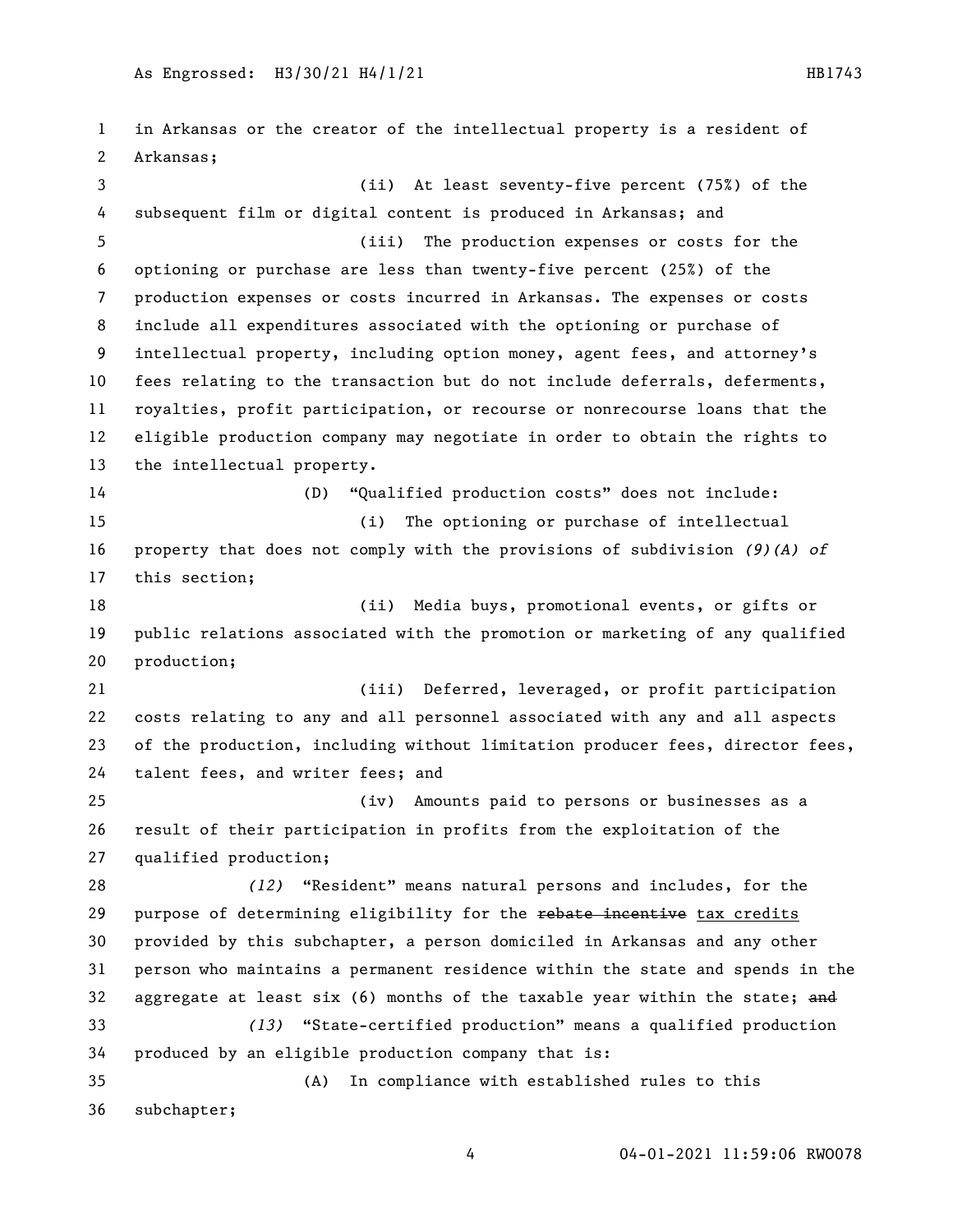| $\mathbf{1}$ | Authorized by the Film Office to conduct business in<br>(B)                     |
|--------------|---------------------------------------------------------------------------------|
| $\mathbf{2}$ | this state; and                                                                 |
| 3            | (C) Approved by the Director of the Arkansas Economic                           |
| 4            | Development Commission as qualifying for a discretionary production rebate      |
| 5            | tax incentive under this subchapter-;"                                          |
| 6            | (15) "Tax incentive" means a rebate under $\int$ 15-4-2008 or a tax             |
| 7            | $credit$ under § $15-4-2012$ ;                                                  |
| 8            | (16) "Veteran" means an individual who:                                         |
| 9            | Was honorably discharged from a tour of active duty,<br>(A)                     |
| 10           | other than active duty for training only, with the United States Armed          |
| 11           | Forces; or                                                                      |
| 12           | Has served honorably in the National Guard or reserve<br>(B)                    |
| 13           | forces of the United States Armed Forces for at least six (6) years,            |
| 14           | regardless of whether the individual has been discharged; and                   |
| 15           | (17) "Veteran-owned small business" means a business:                           |
| 16           | With profits of less than one million dollars<br>(A)                            |
| 17           | $($ \$1,000,000);                                                               |
| 18           | (B)<br>In which at least one (1) veteran owns more than fifty                   |
| 19           | percent (50%) of the business; and                                              |
| 20           | That has its principal place of business or its<br>(C)                          |
| 21           | headquarters in Arkansas.                                                       |
| 22           |                                                                                 |
| 23           | SECTION 2. Arkansas Code § 15-4-2005 is amended to read as follows:             |
| 24           | 15-4-2005. Production rebate tax incentive.                                     |
| 25           | (a)(1) The Director of the Arkansas Economic Development Commission             |
| 26           | may offer to a production company that has submitted an approved application    |
| 27           | under § 15-4-2007 a rebate tax incentive of $up$ to twenty percent (20%) on all |
| 28           | qualified production costs in connection with the production of a state-        |
| 29           | certified film project.                                                         |
| 30           | If the director approves a project for a rebate tax<br>(2)                      |
| 31           | incentive under this section, an additional rebate or tax credit of ten         |
| 32           | percent (10%) shall be granted for the payroll of below-the-line employees      |
| 33           | who are full-time residents of Arkansas.                                        |
| 34           | To qualify for this rebate tax incentive, a production company<br>(b)           |
| 35           | shall spend at least two hundred thousand dollars (\$200,000) within a six-     |
| 36           | month period in connection with the production of one (1) project.              |
|              |                                                                                 |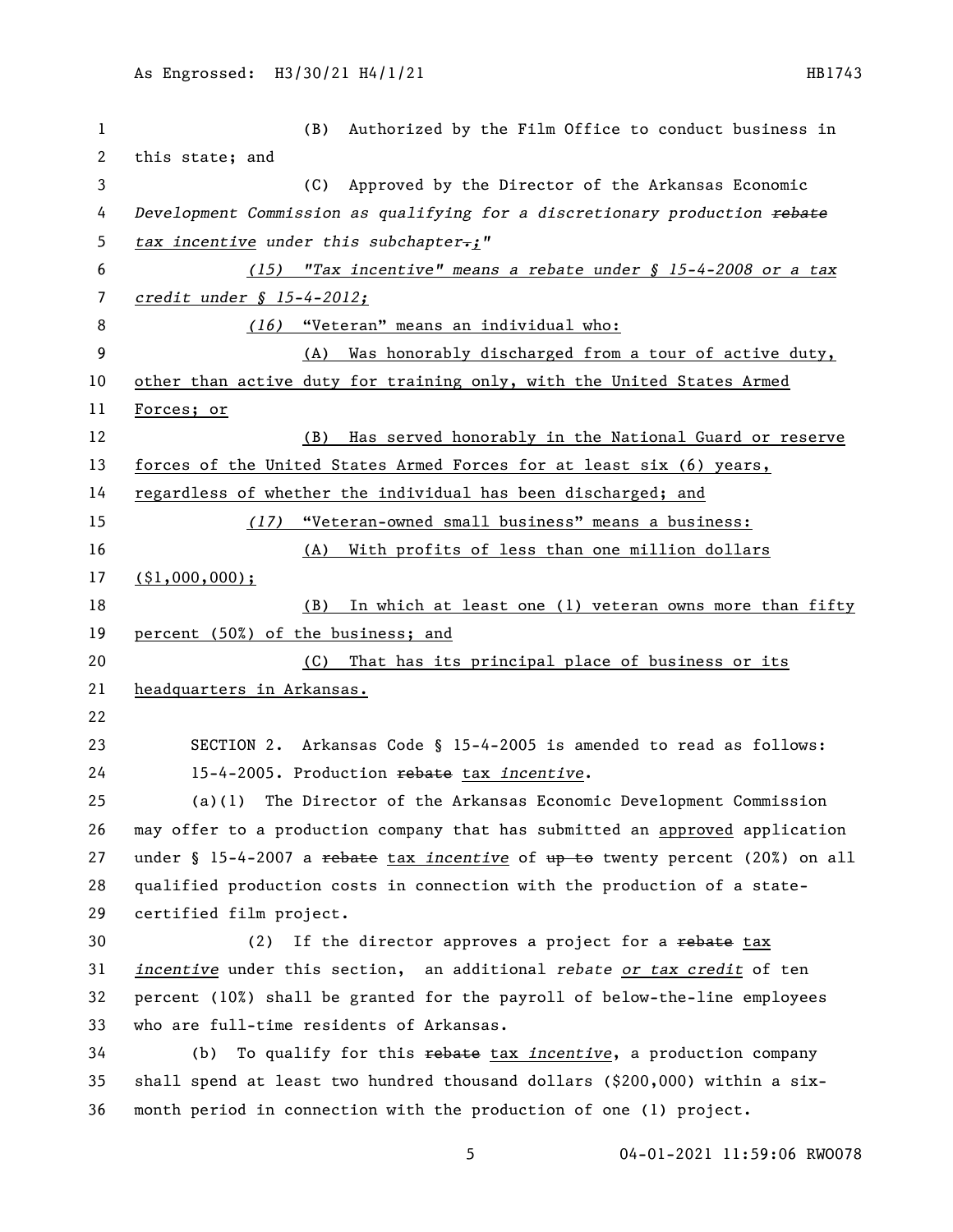| 1            | A state-certified production shall be granted an additional tax<br>(c)                    |
|--------------|-------------------------------------------------------------------------------------------|
| $\mathbf{2}$ | <i>incentive</i> of ten percent (10%) for:                                                |
| 3            | The payroll of below-the-line employees who are:<br>(1)                                   |
| 4            | Full-time residents of Arkansas; or<br>(A)                                                |
| 5            | (B)<br>Veterans;                                                                          |
| 6            | Expenditures paid to a veteran-owned small business for<br>(2)                            |
| 7            | qualified production costs with the state-certified production.                           |
| 8            | A production rebate tax incentive shall not be processed until the<br>(d)                 |
| 9            | production company has met in full all obligations to each Arkansas                       |
| 10           | institution and vendor owed for products or services in the state.                        |
| 11           | The maximum total tax incentives that shall be claimed for an<br>(e)                      |
| 12           | expenditure under this section is thirty percent (30%) of the expenditure.                |
| 13           |                                                                                           |
| 14           | SECTION 3. Arkansas Code § 15-4-2006 is amended to read as follows:                       |
| 15           | 15-4-2006. Postproduction rebate tax incentives.                                          |
| 16           | The Director of the Arkansas Economic Development Commission<br>(a)(1)                    |
| 17           | shall offer a tax credit or a rebate of twenty percent $(20\%)$ to a qualifying           |
| 18           | production company that has submitted an approved application under § 15-4-               |
| 19           | 2007 for a tax incentive a rebate of up to twenty percent (20%) on all                    |
| 20           | qualified production costs in connection with the postproduction of a an                  |
| 21           | approved state-certified film project.                                                    |
| 22           | (2)<br>If the director approves a project A state-certified                               |
| 23           | production for a rebate under this section, shall be granted an additional                |
| 24           | rebate tax incentive of ten percent (10%) shall be granted for:                           |
| 25           | the The payroll of below-the-line employees who are:<br>(A)                               |
| 26           | full-time Full-time residents of Arkansas-; or<br>(i)                                     |
| 27           | (ii) Veterans; or                                                                         |
| 28           | Expenditures paid to a veteran-owned business for<br>(B)                                  |
| 29           | qualified production costs with the state-certified production.                           |
| 30           | (b) To qualify for $\frac{1}{2}$ this rebate a tax incentive, a production company        |
| 31           | <del>must</del> shall spend at least fifty thousand dollars (\$50,000) within a six-month |
| 32           | period in connection with the production of one (1) project.                              |
| 33           | A postproduction rebate tax incentive shall not be processed until<br>(c)                 |
| 34           | the production company has met in full all obligations to each Arkansas                   |
| 35           | institution and vendor owed for products or services in the state.                        |
| 36           | (d) The maximum total tax incentives that may be claimed for a                            |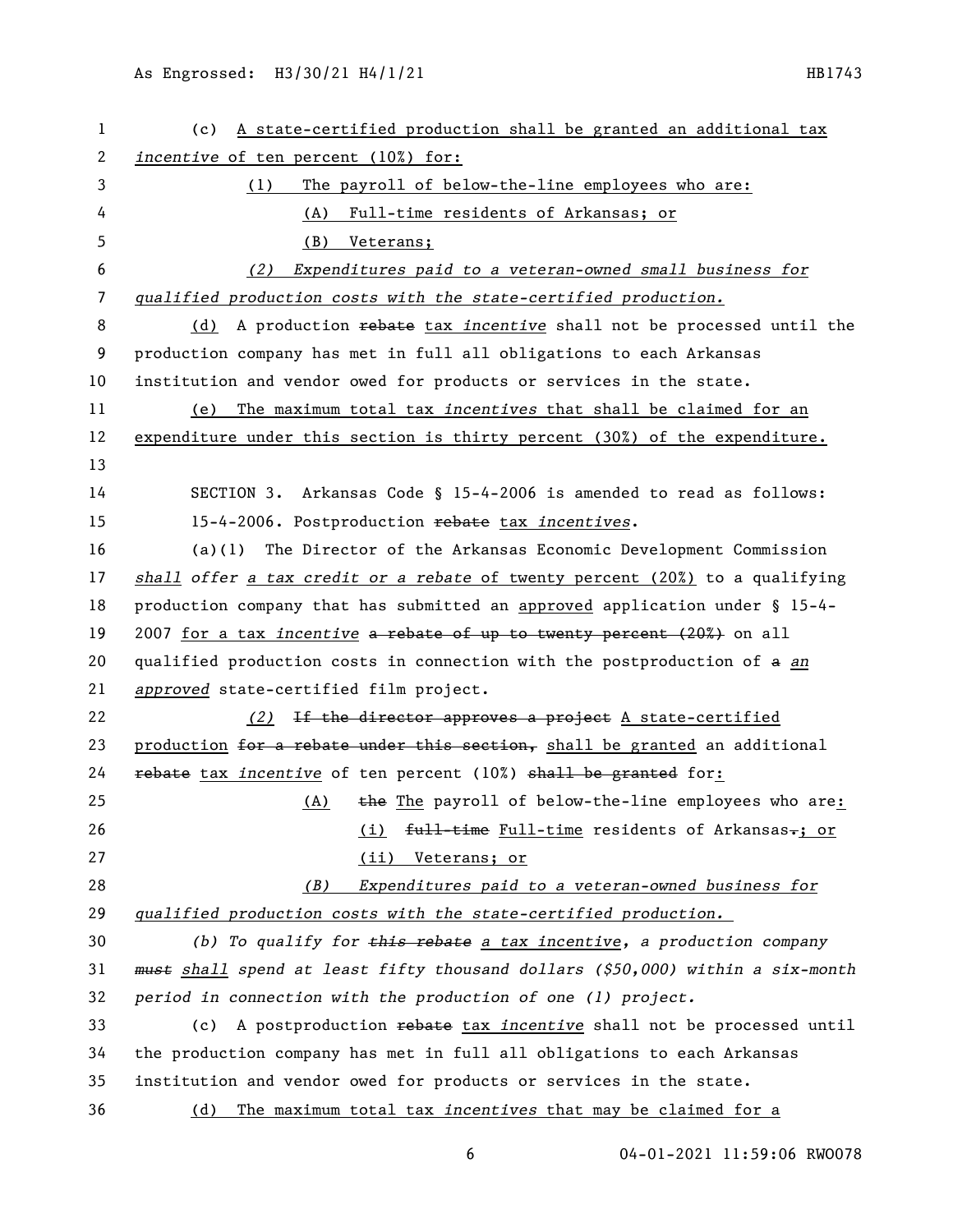As Engrossed: H3/30/21 H4/1/21 hbs = HB1743

 qualified expenditure under this section is thirty percent (30%) of the qualified expenditure. SECTION 4. Arkansas Code § 15-4-2007(a)-(d), concerning an application for a rebate under the Digital Product and Motion Picture Industry Development Act of 2009, are amended to read as follows: (a)(1) To apply for the rebates tax *incentives* provided under this subchapter, a production company shall submit an application and provide an estimate of total expenditures to be made in Arkansas in connection with the production. (2) The application and estimate of expenditures required under subdivision (a)(1) of this section shall be filed with the Arkansas Economic Development Commission and approved by the Director of the Arkansas Economic Development Commission as eligible for the rebate tax *incentive* provided by this subchapter before the commencement of production in Arkansas. (b)(1) If an application for a rebate tax *incentive* is approved under subsection (a) of this section, the production company and the director shall sign a financial incentive agreement. (2)(A) The financial incentive agreement shall define the incentives to be received and the start and end date of the project. (B) The financial incentive agreement shall include the: (i) Effective date of the financial incentive agreement; (ii) Term of the financial incentive agreement, which shall be calculated from the date the agreement is signed by the production company and the director; (iii) Incentive for which the production company may qualify; (iv) Investment threshold requirements necessary to qualify for eligibility; (v) Production company's responsibilities for *certifying eligibility requirements; and (vi) Production company's responsibilities for failure to meet or maintain eligibility requirements.; and (vii) Whether the tax incentive in the agreement is for a rebate under § 15-4-2008 or a tax credit under § 15-4-2012.*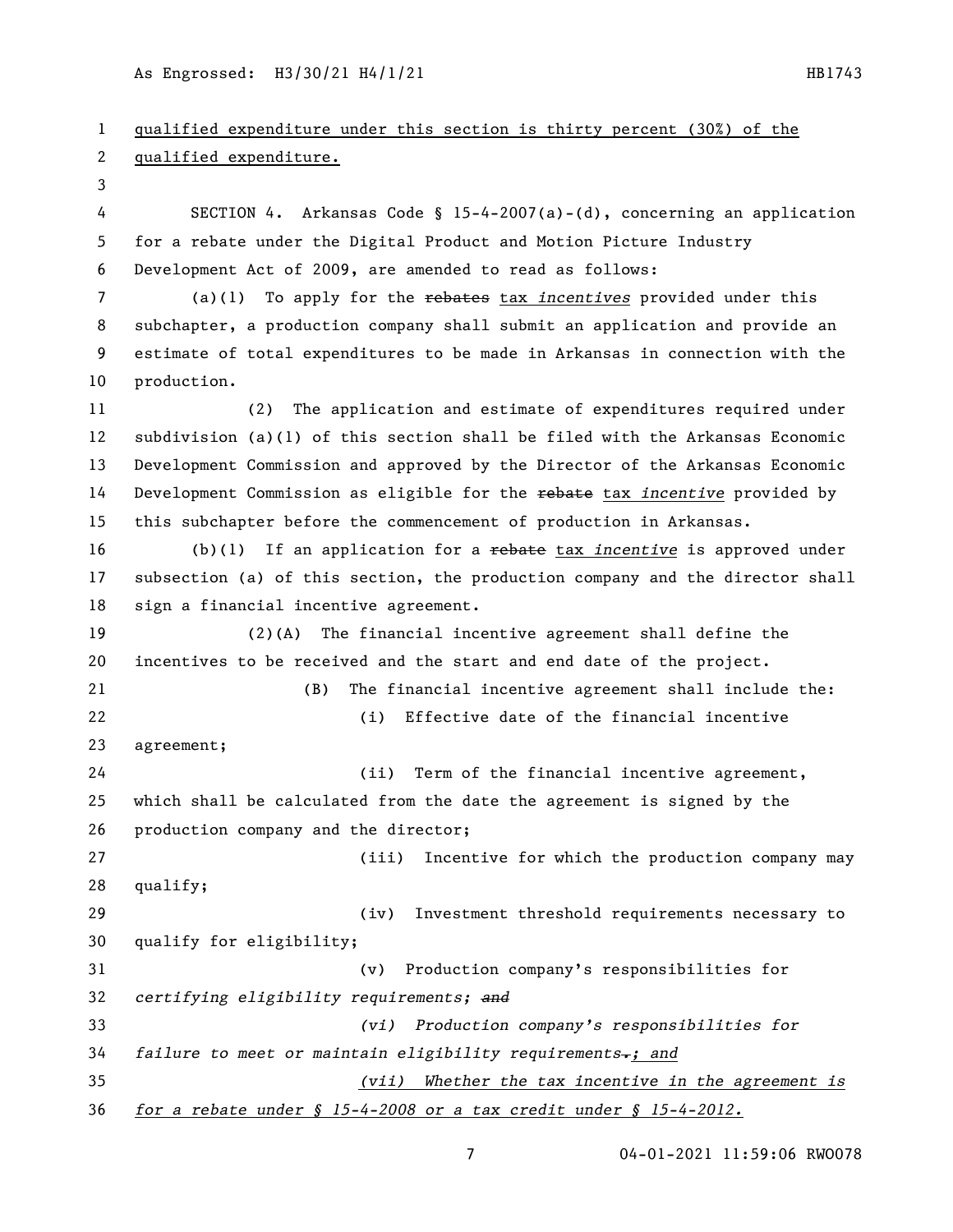As Engrossed: H3/30/21 H4/1/21 hB1743

 (c) At the time the production company registers and provides the estimate of expenditures to the commission, the production company also shall designate a member or representative to work with the commission and the Film Office on the reporting of expenditures and other information necessary to qualify for the rebates tax *incentives*. (d) No later than one hundred eighty (180) days after the last production expenses or costs are incurred in the production of a qualified production, the production company shall: (1) Apply to the commission for a production rebate tax- *incentive* certificate; *and* (2) Provide a final expenditure report that includes the amount of the production company's production expenses or costs*.* 14 SECTION 5. Arkansas Code § 15-4-2007(g)-(i), concerning an application for a tax credit under the Digital Product and Motion Picture Industry Development Act of 2009, are amended to read as follows: 17 (g) Payments for salaries or wages shall be eligible for the rebate tax *incentive* if they are reported to the division and are subject to state income taxes.  $(h)(1)$  If approved by the director, the employment rebate tax *incentive* under subsection (g) of this section also entitles a state- certified production to an additional rebate tax *incentive* for employing full-time residents of Arkansas. (2) The employment rebate tax *incentive* under subsection (g) of this section authorizes an additional credit of ten percent (10%) for the aggregate payroll of salaries and wages to Arkansas residents who are below- the-line employees of the state-certified production. (3) The veteran hire tax credit under §§ 15-4-2005 and 15-4-2006 also entitles a state-certified production to receive an additional tax credit for employing veterans. (i) If approved by the director, the employment rebate tax *incentives* under subsections (g) and (h) of this section may include the first five hundred thousand dollars (\$500,000) of a highly compensated individual's salary. SECTION 6. Arkansas Code § 15-4-2007(l)(1)(B), concerning weekly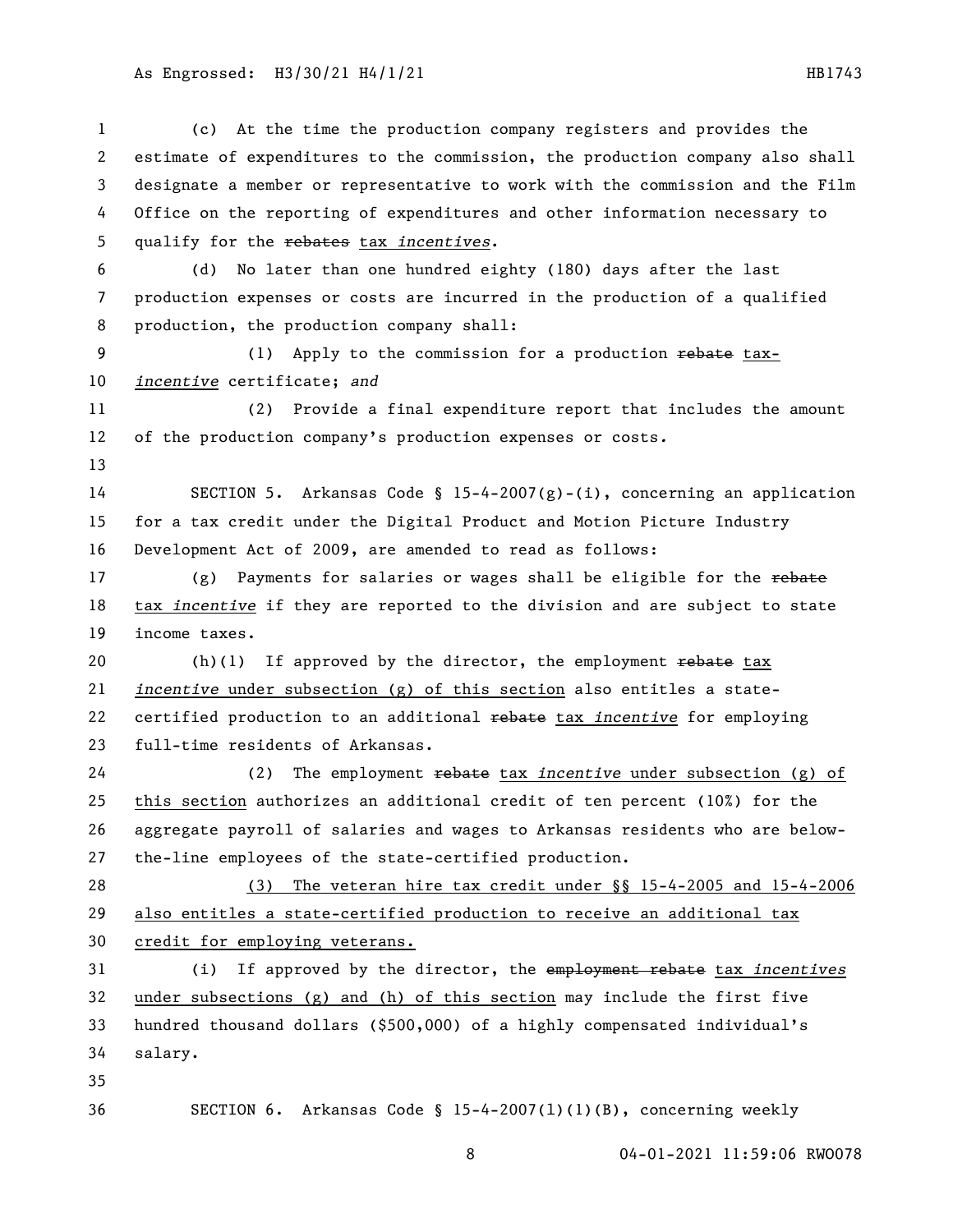reports a production company is required to file under the Digital Product and Motion Picture Industry Development Act of 2009, is amended to read as follows: (B) Failure to file weekly expenditure reports may result in a delay in the disbursement of the rebates tax *incentives* provided in §§ 15-4-2005 and 15-4-2006. SECTION 7. Arkansas Code § 15-4-2007(n), concerning an application for a rebate under the Digital Product and Motion Picture Industry Development Act of 2009, is amended to read as follows: (n)(1) Upon completion of filming or production, or both, in Arkansas, the production company shall file an application for the rebate tax *incentive* allowed under this subchapter. (2) The application for rebate a tax *incentive* shall include a proof of performance expenditure list that provides the total amount of expenditures that were made in the state in connection with the filming or production, or both, of a film and digital product that complies with this subchapter. (3) When filing the application under subdivision (n)(1) of this 20 section, The the production company shall provide documentation for *expenditures in accordance with rules promulgated by the commission provide a final expenditure report that includes the amount of the production company's production expenses or costs.* SECTION 8. Arkansas Code § 15-4-2008 is amended to read as follows: 15-4-2008. Disbursement of *rebate*. *(a) The* Revenue Division of the Department of Finance and Administration shall upon receipt of an application for a *rebate*, including a proof of performance expenditure report from the Film Office: (1) Calculate the total expenditures of the relevant production company for which there are documented receipts for funds expended in the state; (2) Calculate the incentive benefit to which the applicant is entitled, subject to any conditions of the approved financial incentive agreement; and (3) Provide certification to the Secretary of the Department of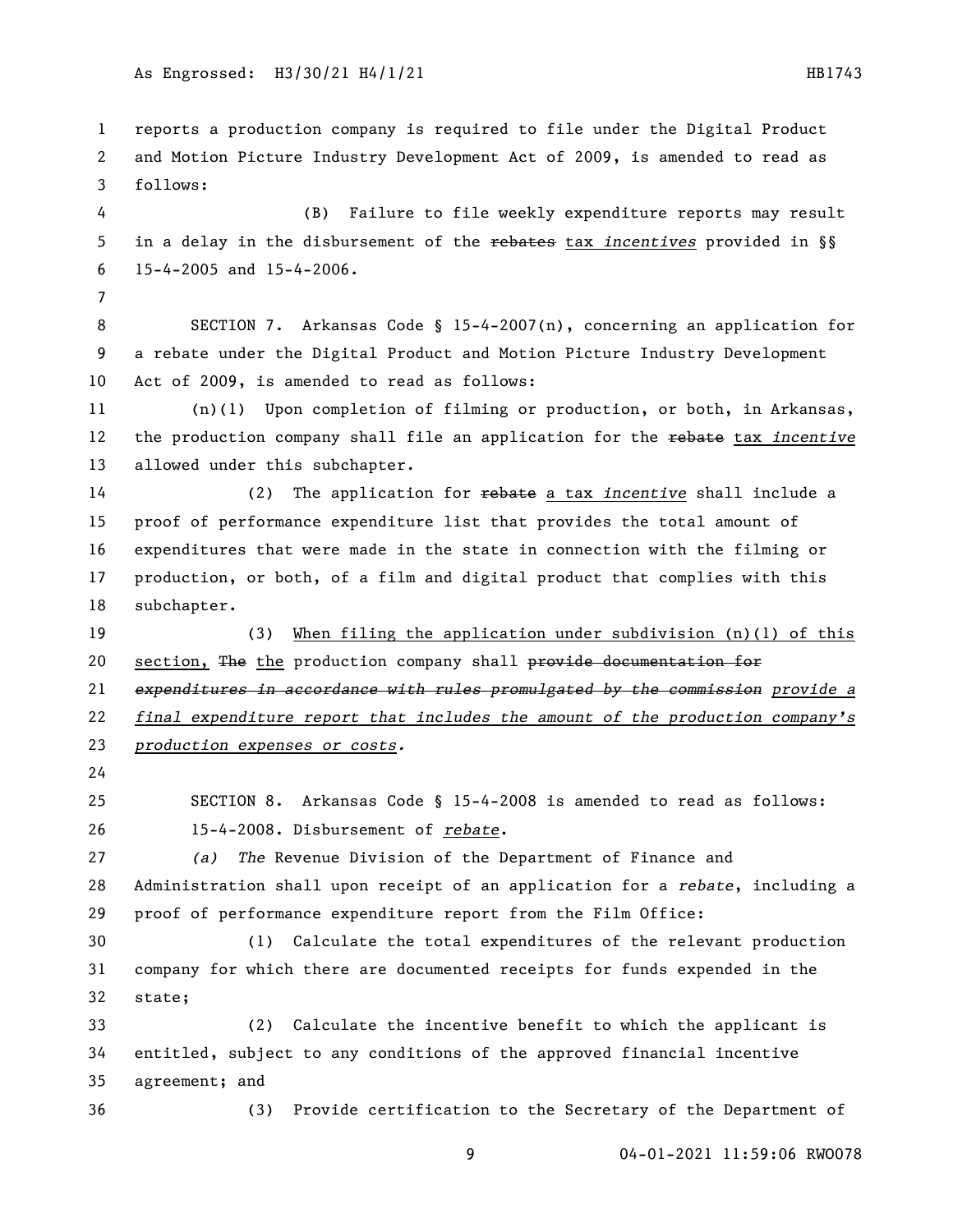#### As Engrossed: H3/30/21 H4/1/21 HB1743

 Finance and Administration specifying the amount to be remitted to the production company within one hundred twenty (120) days after the final expenditure report has been submitted. (b) The secretary, within ten (10) working days after the receipt of the certification from the division, shall remit the *rebate* to: (1) The production company; or (2) At the option of the production company, the full amount or a specified amount noted by the production company to the: (A) National Film Preservation Foundation; (B) Motion Picture Retirement Fund; or (C) Digital Product and Motion Picture Office Fund. (c)(1) The amount of the *rebate* is limited to the amount specified in the approved financial incentive agreement. (2) The *rebate* shall be awarded on a first-come, *first-served basis. (3) Rebates to be awarded from the Digital Product and Motion Picture Office Fund may be payable from any source of funds allocated for the rebates.* SECTION 9. Arkansas Code § 15-4-2009 is amended to read as follows: 15-4-2009. Penalties. (a) A production company that intends to apply for the *rebate* and does not register as required by § 15-4-2004 may be enjoined from engaging in production activities in the state by any court of competent jurisdiction until the production company has registered. (b) A production company that intends to apply for the *rebate* incentives and fails to comply with this subchapter may be denied future participation in this incentive program and shall be subject to penalty in accordance with applicable state or federal law. SECTION 10. Arkansas Code § 15-4-2011 is amended to read as follows: 15-4-2011. Sunset. *The opportunity for a rebate to apply for a tax incentive provided by this subchapter shall expire expires on June 30, 2029 2032.* SECTION 11. Arkansas Code Title 15, Chapter 4, Subchapter 20, is amended to add additional sections to read as follows: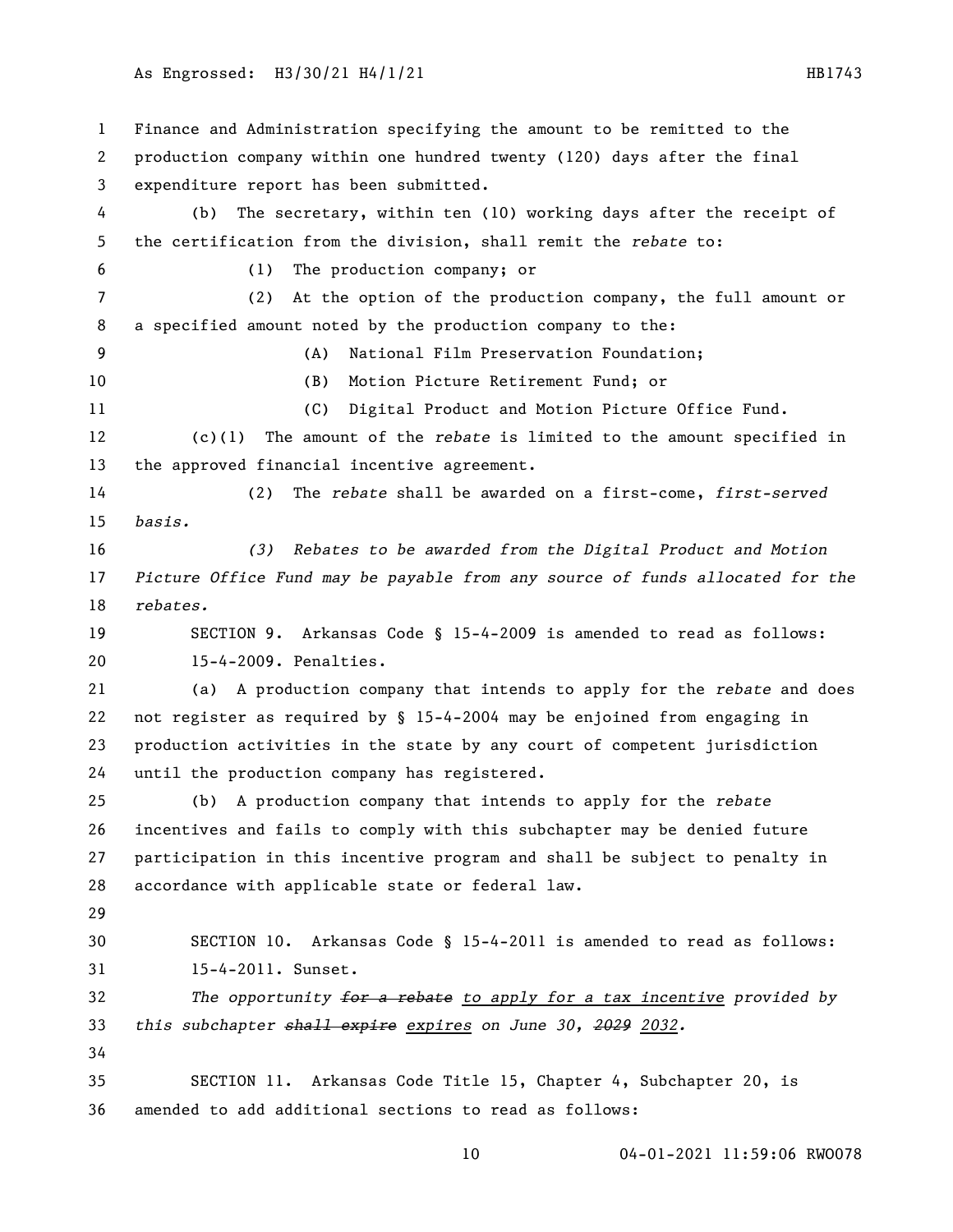| 1  |                                                                               |
|----|-------------------------------------------------------------------------------|
| 2  | 15-4-2012. Tax credit.                                                        |
| 3  | $(a)(1)$ After receiving both an application for a tax credit under this      |
| 4  | subchapter and a proof of performance expenditure report from the Film        |
| 5  | Office, the Revenue Division of the Department of Finance and Administration  |
| 6  | shall:                                                                        |
| 7  | Calculate the total expenditures of the relevant<br>(A)                       |
| 8  | production company for which there are documented receipts for funds expended |
| 9  | in the state;                                                                 |
| 10 | (B) Calculate the amount of the tax credits to which the                      |
| 11 | applicant is entitled, subject to any conditions of the approved financial    |
| 12 | incentive agreement; and                                                      |
| 13 | (C) Within one hundred twenty (120) days after receiving                      |
| 14 | the expenditure report from the Film Office, certify to the Secretary of the  |
| 15 | Department of Finance and Administration the amount of the tax credit that    |
| 16 | may be claimed by the production company.                                     |
| 17 | (2) The secretary, within ten (10) business days after the                    |
| 18 | receipt of the certification from the division, shall instruct the division   |
| 19 | to issue the tax credit in the amount certified.                              |
| 20 | Tax credits under this subchapter:<br>(3)                                     |
| 21 | (A) Shall be issued promptly after the division completes                     |
| 22 | its review under subdivision (a)(1) of this section;                          |
| 23 | (B) Are allowed as a credit against the income tax imposed                    |
| 24 | by the Income Tax Act of 1929, $\frac{6}{5}$ 26-51-101 et seq.;               |
| 25 | (C) Are not refundable; and                                                   |
| 26 | May be carried forward in part or in whole for five<br>(D)                    |
| 27 | (5) consecutive taxable years to apply against the taxpayer's income taxes    |
| 28 | due.                                                                          |
| 29 | $(b)(1)$ The Arkansas Economic Development Commission shall not approve       |
| 30 | applications for tax credits under this subchapter for more than four million |
| 31 | dollars (\$4,000,000) in any one (1) fiscal year.                             |
| 32 | (2) The division shall not issue tax credits in excess of the amount          |
| 33 | approved by the commission in the financial incentive agreement.              |
| 34 |                                                                               |
| 35 | 15-4-2013. Transfer of tax credit.                                            |
| 36 | $(a)(1)$ An owner of a tax credit under this subchapter may transfer,         |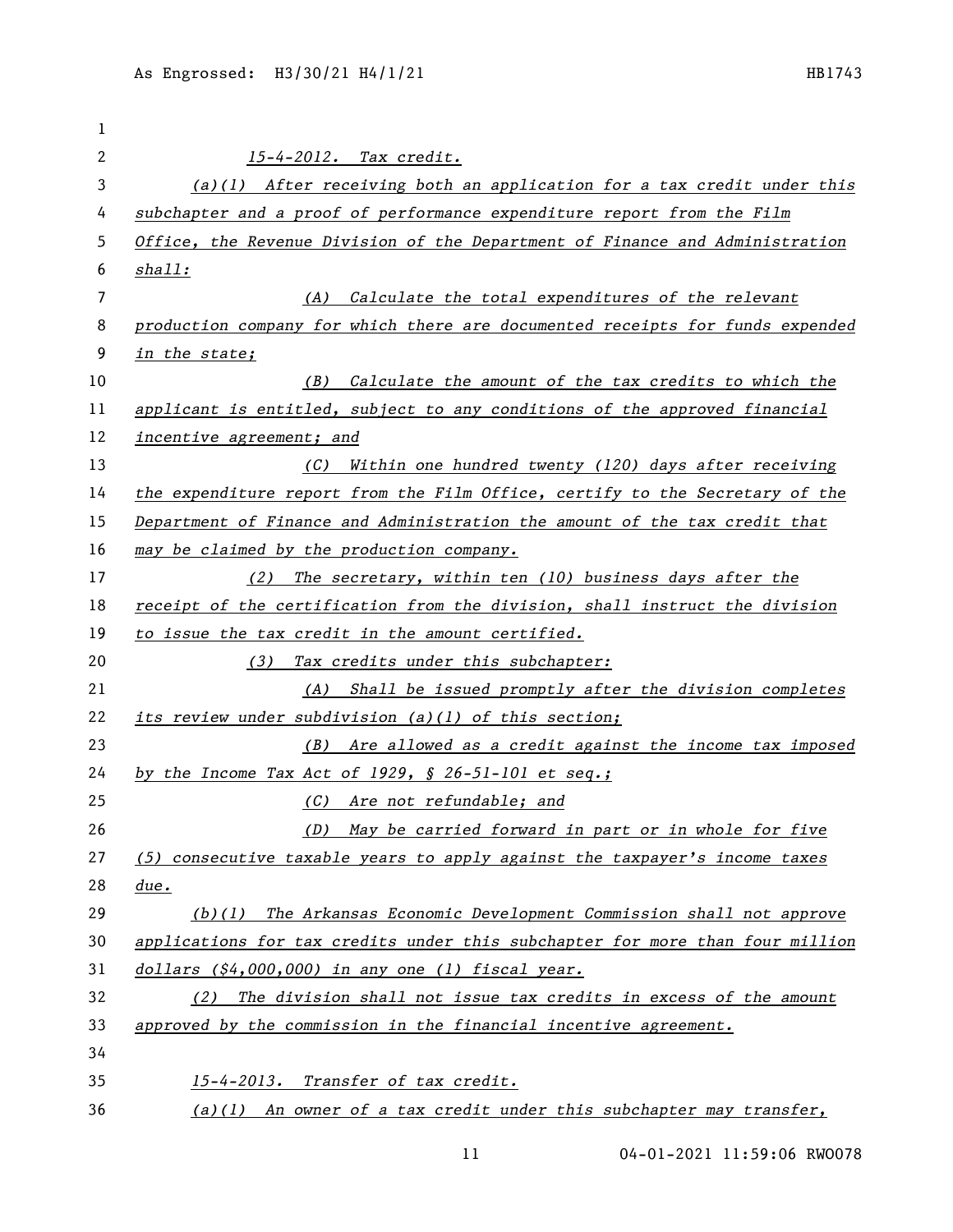As Engrossed: H3/30/21 H4/1/21 HB1743

| 1  | sell, or assign some or all of the amount of the tax credit certified under § |
|----|-------------------------------------------------------------------------------|
| 2  | $15 - 4 - 2012$ .                                                             |
| 3  | (2) A subsequent holder of some or all the amount of the tax                  |
| 4  | credit may transfer, sell, or assign some or all of the remaining tax credit. |
| 5  | (b) A transferee from an original, approved applicant under this              |
| 6  | subchapter may use the tax credit under this subchapter only to the extent    |
| 7  | the tax credit is still available to and has not previously been used by the  |
| 8  | transferor.                                                                   |
| 9  | (c) If a transferee of a tax credit under this subchapter seeks to use        |
| 10 | the tax credit, the transferee shall obtain and attach to the transferee's    |
| 11 | income tax return for the years the tax credit is claimed a certified         |
| 12 | statement from the transferor stating the:                                    |
| 13 | (1) Name and address of the original purchaser and all                        |
| 14 | transferees;                                                                  |
| 15 | (2) Tax identification number of all persons entitled to any                  |
| 16 | portion of the original tax credit;                                           |
| 17 | (3) Original date the tax credit was approved;                                |
| 18 | (4) Original amount of the tax credit;                                        |
| 19 | (5)<br>Amount of the tax credit that was transferred; and                     |
| 20 | (6) Remaining amount of the tax credit that is available for use              |
| 21 | by the transferee.                                                            |
| 22 | (d) The amount of the tax credit received by the transferee may be            |
| 23 | carried forward in part or in whole for five (5) consecutive taxable years,   |
| 24 | beginning from the taxable year in which the tax credit originated, to apply  |
| 25 | against the taxpayer's income taxes due.                                      |
| 26 | (e) If any subsequent audits or adjustments are made to a tax credit          |
| 27 | issued under this subchapter that reduce the amount of the tax credit, then   |
| 28 | the transferor that originally received the tax credit under this subchapter  |
| 29 | shall refund the difference between the original amount and the reduced       |
| 30 | amount to the Department of Finance and Administration.                       |
| 31 | (f) An owner or holder that assigns some or all of a tax credit under         |
| 32 | this section shall perfect the transfer by notifying the department in        |
| 33 | writing within thirty (30) calendar days following the effective date of the  |
| 34 | transfer and shall provide any information the department requires to         |
| 35 | administer and carry out this subchapter and to ensure proper tracking of the |
| 36 | ownership of the unused tax credit.                                           |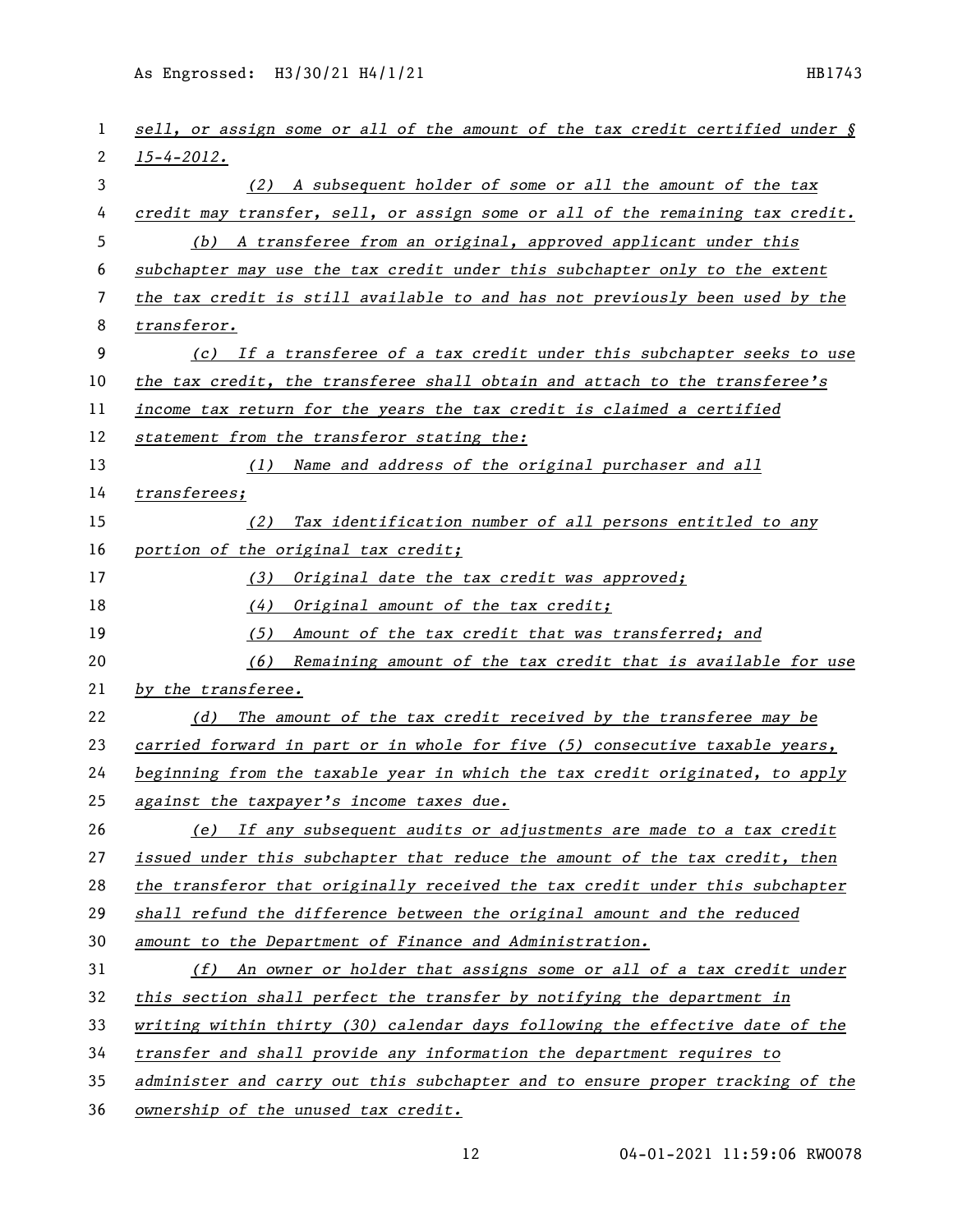| 1  |                                                                               |
|----|-------------------------------------------------------------------------------|
| 2  | 15-4-2014. Supplemental tax credit.                                           |
| 3  | (a) If the Director of the Arkansas Economic Development Commission           |
| 4  | receives an application for tax credits under this subchapter that would      |
| 5  | exceed the amount of tax credits remaining to be issued in a fiscal year      |
| 6  | under $\S$ 15-4-2012, the director may request that the Secretary of Commerce |
| 7  | and Secretary of the Department of Finance and Administration approve         |
| 8  | supplemental credits to be issued in excess of the amount in $\S$ 15-4-2012.  |
| 9  | (b) Supplemental credits under this section shall not exceed the              |
| 10 | amount in the Arkansas Supplemental Digital Product and Motion Picture        |
| 11 | Industry Development Trust Fund as certified by the Secretary of the          |
| 12 | Department of Finance and Administration.                                     |
| 13 | $(c)(1)$ The Secretary of the Department of Commerce and the Secretary        |
| 14 | of the Department of Finance and Administration may jointly approve           |
| 15 | supplemental credits under this section if a cost-benefit analysis            |
| 16 | demonstrates that the issuance of the supplemental credits is in the prudent  |
| 17 | interests of the State.                                                       |
| 18 | The cost-benefit analysis conducted under subdivision<br>(2)                  |
| 19 | $(c)(1)$ of this section shall be:                                            |
| 20 | (A) Performed by the Director of the Arkansas Economic                        |
| 21 | Development Commission or his or her designee; and                            |
| 22 | Confirmed by the Secretary of the Department of<br>(B)                        |
| 23 | Finance and Administration or his or her designee.                            |
| 24 | (d) Supplemental credits issued under this section shall be considered        |
| 25 | tax credits for the purposes of §§ 15-4-1212 and 15-4-1213.                   |
| 26 |                                                                               |
| 27 | SECTION 12. Arkansas Code Title 19, Chapter 5, Subchapter 11, is              |
| 28 | amended to add an additional section to read as follows:                      |
| 29 | 19-5-1154. Arkansas Supplemental Digital Product and Motion Picture           |
| 30 | Industry Development Trust Fund.                                              |
| 31 | There is created on the books of the Treasurer of State, the<br>(a)           |
| 32 | Auditor of State, and the Chief Fiscal Officer of the State a trust fund to   |
| 33 | be known as the "Arkansas Supplemental Digital Product and Motion Picture     |
| 34 | Industry Development Trust Fund".                                             |
| 35 | The Arkansas Supplemental Digital Product and Motion Picture<br>(b)           |
| 36 | Industry Development Trust Fund shall consist of:                             |